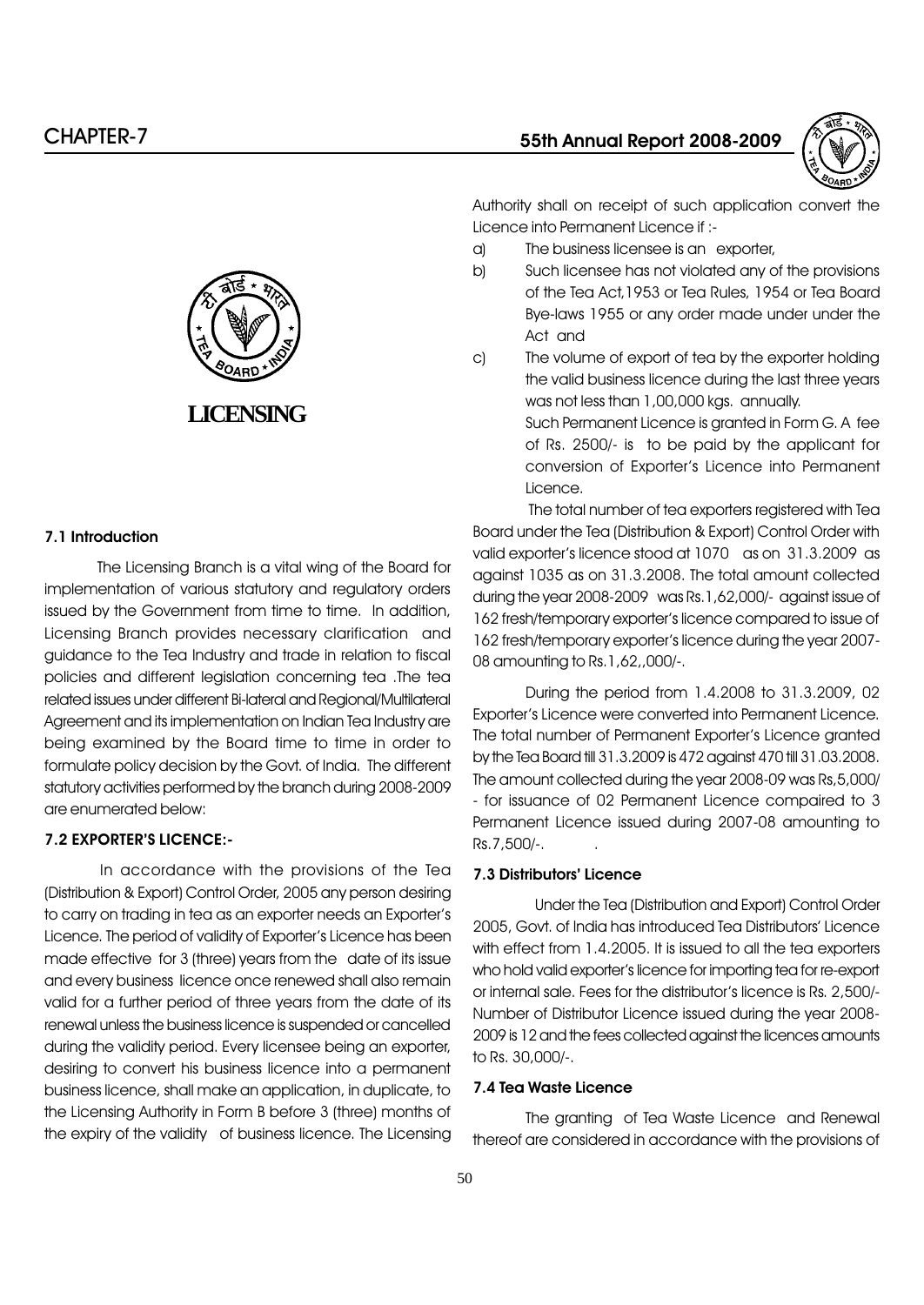

the Tea Waste (Control) Order 1959.The main objective of the Tea Waste (Control) Order,1959 are to check any misuse of tea waste as also to regulate disposal of tea waste for certain gainful purposes. Accordingly, licences are granted only to the bonafide persons including buyers and sellers of the tea waste after proper investigation and scrutiny of the application Under this order no person shall purchase , hold in stock , sell or offer for sale any tea waste except under and in accordance with the terms and conditions of a licence granted by Tea Board in this regard. Tea waste is generally used by the caffeine and instant tea manufacturers .

 For caffeine manufacturers, tea waste is used in denatured formed, while instant tea manufacturers,tea waste is used in undenatured form. Undenatured tea waste is also being used by the manufacturers of Bio-nutrient and Bio fertilizer. Tea waste Licence remains valid up to 31st December of the year of issue , unless suspended or cancelled earlier and is renewable every year. During the year 2008-09 total amount of Rs.5,200/- ; collected against issuance 52 fresh tea waste licences and renewal of 1016 licences amount collected of Rs.50,800/- 131 fresh tea waste licences were issued and 1093 renewed during the year 2007-08.

In order to fulfill the objectives of promulgation of the Tea Waste (Control) Order 1959 by the Government of India it is necessary to keep an eye over the availability and disposal of tea waste so that misuse is checked and disposal is regulated . For this , a limited number of Inspectors of the Board are posted in important tea growing regions and Tea Trading Centers. The activities of Tea Board in this direction are supplemental in nature .In fact, checking adulteration of tea as one of the food items comes under the per view of the Prevention of Food Adulteration Act, 1954 (PFA) , implemented by the respective state governments having bigger machinery at their disposal . Nevertheless, Tea Board with its limited strength of Inspectors, detected cases of contravention of the provisions of Tea Waste (Control) Order, and action were also launched against such offending persons.

In accordance with the amendment made on 31.8.2001, Tea Board's regional office located in Coonoor and Guwahati are issuing and renewing Tea Waste Licences in case of receipt of applications by the respective office. As per amendment effected from 5/3/2002 . there should be a minimum volume of tea waste and made tea at the ratio

2:100 Kgs. when processed out of the tea leaves, buds and tender stems of plant Camellia Sinensis (L) O Kuntze in a factory.

#### 7.5 Registration-Cum-Membership Certificate (RCMC)

 Every registered exporter of bulk tea, packet tea , tea bags and instant tea is required to be registered with Tea Board for obtaining registration cum membership certificate under the export import policy of the Government of India with a view to availing import/export entitlement benefits. The issue of such Registration cum Membership Certificate to the registered exporter is done free of charge .The number of such registered exporter who have obtained Registration cum Membership Certificate from the Tea Board during the period from 1.4.2008 to 31.03.2009 was 16 being the total number to 884.

#### 7.6 Tea ( Marketing ) Control Order :

In accordance with the provisions of the Tea ( Marketing) Control Order 1984 , no person shall carry on the activities of manufacturing tea except under valid registration granted by the Tea Board in respect of tea manufacturing unit owned or controlled by him .

 Under the provision of the Tea (Marketing) Control Order 1984 share holders like manufacturers, auction organizers and brokers were required to obtain registration / licence from the Tea Board before manufacturing tea and / or participating / conducting auctions. But the major share holder namely buyers who were one of the important players in the primary marketing channel were not within the perview of registration under the said Order. Therefore, there was no statutory provision for obtaining any information on purchase of tea from the buyers who are buying tea from auctions or directly from the gardens. In order to establish transparency in the total transaction ( tea auction and direct purchase) at the primary level, it has been felt necessary to get buyers registered with the Tea Board.

There was no provision in the TMCO 1984 in relation to quality adherence for tea as well as sharing of sale proceed between the manufacturers and the tea leave suppliers. So, aiming at above benefit promulgation of TMCO 2003 in supercession of TMCO 1984 was made on 1st January, 2003 containing the following main features.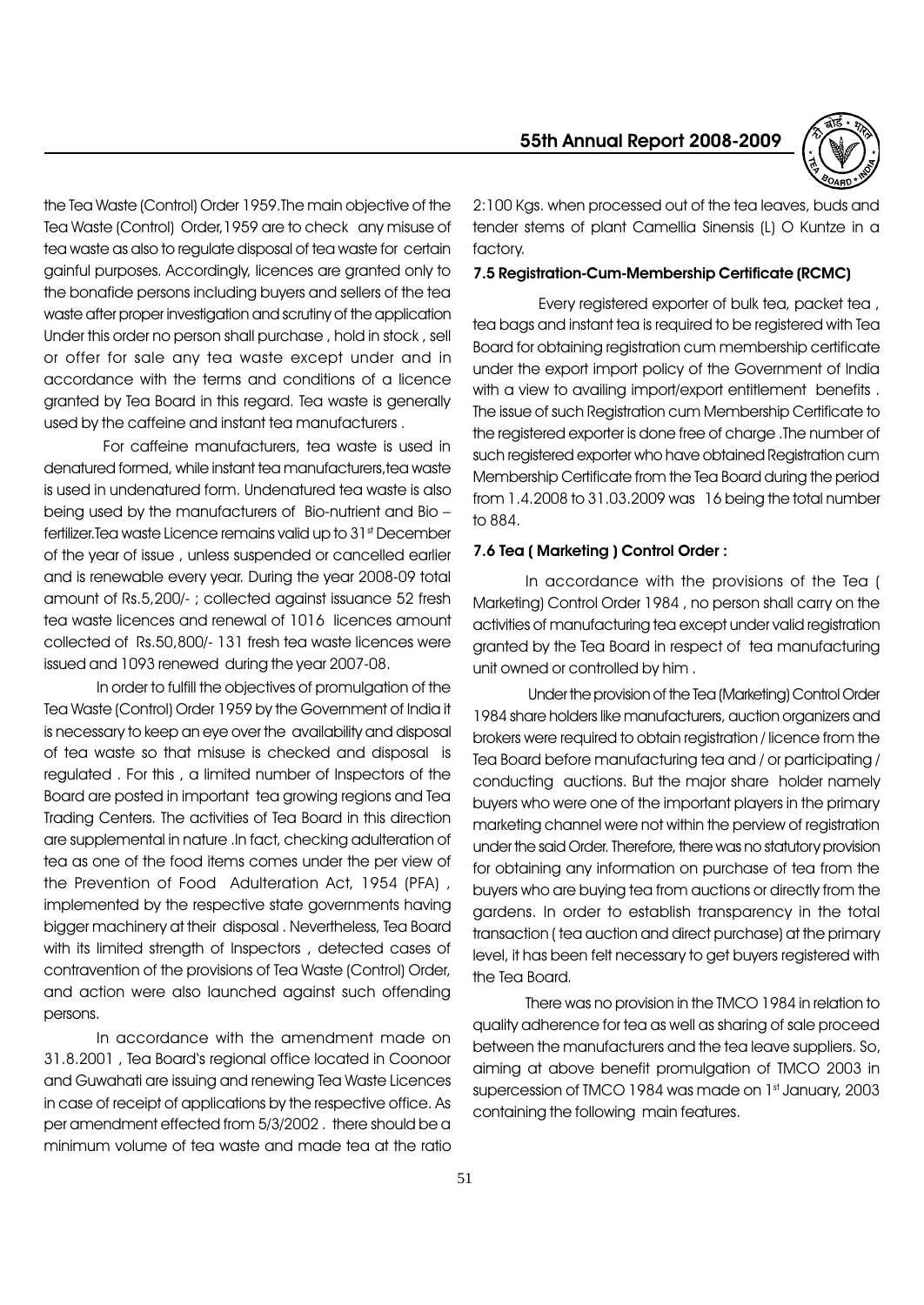

a) Registration of buyers and manufacturers of bulk tea with earlier provisions for

> registration of manufacturers of loose tea licensing of brokers and auction organizers.

b) Cancellation / suspension of registration of buyers with earlier provision for cancellation

of registration of manufacturers;

- c) Adherence to quality standards of tea as laid down under PFA Act 1954 by manufacturers /and buyers & brokers
- a) Fixation of price sharing formula for sharing of sale proceed between the manufacturers and tea leave suppliers based on sale proceed of made tea.
- b) Provision for sale of made tea out side public auction by registered manufacturers to registered buyers( including consignee or commission agent ) except sale through own retail outlet or brokers directly to consumers .
- c) Provision for drawing of sample from suspected tea to ensure its conformity to the PFA standard.

Clause 13 of TMCO enables Licensing Authority to issue direction to auction organizers , brokers for improving efficiency of the public auction system . The Tea Board following discussion at the level of Secretary, Ministry of Commerce and Industries, Government of India appointed consultant to undertake study on primary marketing of tea to suggest the following :

- a) Need to preserve the auction system as main vehicle for primary marketing of tea.
- b) Need for auction reform and implementation priorities;
- c) Creating variety in auction (including promoting electronic auction).
- d) Post reforms issues.

Based on the recommendations of the consultant, Tea Board has issued directives on 06.01.2003 to all the public tea auction organizers under the provisions of clause 13 of Tea (Marketing)Control Order, 2003 for implementation of following auction rule to improve the efficiency of the auction system.

- a) Catalogue closing time,
- b) Introduction of ex-estate sale,
- c) Rate of advancement of bidding,
- d) Reprinting of bids,
- e) Prompt date
- f) Drawing of sample quantity per lot,
- g) Reprinting unsold lots as well as sample quantity for reprinting lots,
- h) Divisions of lots,
- i) Proxy bidding,
- j) Withdrawal of lots,
- k) Sale of unsold lots,
- Payment of warehouse charges.

 The directive issued by the Tea Board on (a) Catalogue closing time (b) Introduction of ex-estate sale, (c)Rate of advancement of bidding (d) Reprinting of bids (e) Prompt date (f) Drawing of sample quantity per lot (g) Reprinting of unsold lots as well as sample quantity for reprinted lots are for reduction in transaction time and cost and for enhancing the speed of auction .

 The norms for (h) Division of lots, (i) Proxy bidding are aimed at ensuring competition in the auction system and also to encourage participation of maximum under of sellers and buyers particularly small and medium sellers and buyers.

Norms relating to (j) Withdrawal of lots are aimed to encourage buyer's participations in the auction, as it will prevent seller to withdraw their lots from the auction after cataloging. Withdrawal of lots act as a disadvantage to the buyers to buy their required tea from the auction as it permitted seller to withdraw the lots before sale.

 Norms relating to (k) Sale of unsold lots were acting as a deterrent to the market price discovery as it aimed at one to one sale and not open for competition from buyer members.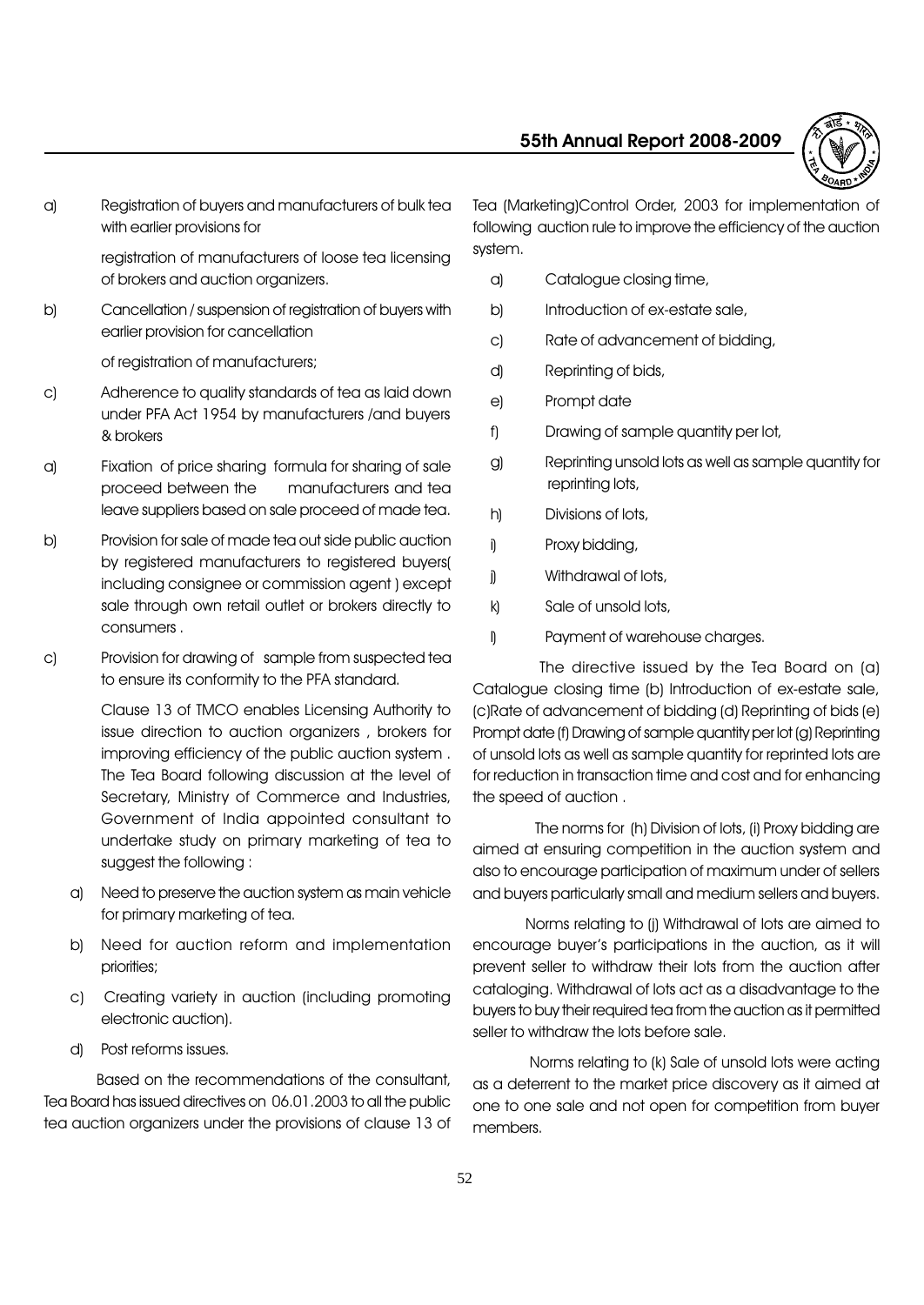

Norms relating to (I) payment of warehouse rent is aimed at to ensure the receipt of warehouse charges payable to warehouse owner by the manufacturer (seller)with the service of the brokers attached to auction.It is no way adversely effecting the buyers, as the buyer's payment as per auction sale to seller shall be paid by the brokers deducting the warehouse charges.The system was prevaling 4/5 years ago and reintroduction of the same system will benefit the warehouse owners without effecting the buyer's interest.

Subsequently Government of India has amended the Tea (Marketing) Control Order 2003 vide Notification No. S.O.247(E) dated 28.2.2003 and S.O. 430(E) dated 10.4.2003 for the following purposes:

- 1. To register manufacturer and buyer within 90 days from 1.1.2003 instead of 60 days stipulated erlier.
- 2. To reduce the licence fee/registration fee by 50%
- 3. To change the periodicity for the submission of return by buyers from monthly to quarterly.Government of India has further amended the Tea (Marketing) Control Order 2003 vide Notification No. S.O 270 (E) dated 27/2/2004 specifying the procedure relating to search and seizure and modifying the para 30 of TMCO towards fixation of price sharing formula and its compliance.

#### 7.7 Registration of Tea Manufacturers Unit.

While under the provision of TMCO 1984 there was no registration fee to be paid by the intending applicant. TMCO 2003 stipulates a provision of submission of registration fee by the tea manufacturing units for the purpose of obtaining registration from Tea Board.During the year under review, Tea Board granted 8 such registration in favour of tea manufacturing units. The total amount collected during the period i.e. 2008- 09 from registration of Tea manufacturing unit is Rs.20,000/. The total number of registered Tea Manufacturing units is 1894 as on 31.3.2009.

# 7.8 Registration of Auction Organizer / Auction Brokers:

Clause 9 of the TMCO 2003 stipulates that no organizer or tea auction shall carry on the business of organizing , holding or conducting public tea auction under its control / auspicious except under a licence obtained from Tea Board. Such

licence is renewed every year and is valid up to 31st December each year. During the year under review, Tea Board renewed licence in respect of 9 Auction Organizers and issued no fresh licence in favour of new auction organizer .The total amount collected during the period under review was Rs.4500/-.

Clause 10 of TMCO 2003 stipulates that no person shall carry on the business of broker of any public tea auction except under a licence obtained from the Tea Board . Such licence is also valid up to 31<sup>st</sup> December of each year and is renewable each year. During the year 2008-09 Tea Board renewed licence in favour of 24 brokers and no fresh licence was issued in favour of broker. Total amount collected during the period was Rs.12000/-

#### 7.9 Status on E- Auction:

 Tea Board , based on the recommendations of A.F. Ferguson and with the assistance of M/s.IBM and M/s. Accenture introduced electronic auction for tea at Coimbatore on29.5.2004 as a pilot project.Subsequently, electronic auction system was introduced at Guwahati, Cochin, Coonoor and at Siliguri. Installation of hardware at Kolkata auction was also completed by June 2006.Leaf tea was routed through Coimbatore and Cochin auction fully and through Guwahati and Siliguri auction selectively. Both lead and dust tea was routed through e-auction platform at Coonoor auction fully.

 However, in view of shortcomings in the said e-auction system developed by M/s. IBM under the guidance of the then consultant viz. M/s. Accenture, it was decided to redesign e-auction system in its entirety.

Based on discussions at different levels and based on views obtained from technical experts,Ministry of Commerce and Industry and Tea Board decided to re-design the eauction system after ensuring compliance of procedure of Government of India. Tea Board elected a consultancy firm viz. M/s.NSE.IT for re-designing of e-auction system in June 2007 and requested MOC &I,GOI for its approval. MOC &I in principle, approved the proposal of Tea Board and the same was communicated to Tea Board on 6.9.2007.

Tea Board discussed with the consultancy firm in October 2007 in finalizing the road map for implementation of the e-auction system. Subsequently M/s.NSE.IT had discussed with the stakeholders of six auction centre during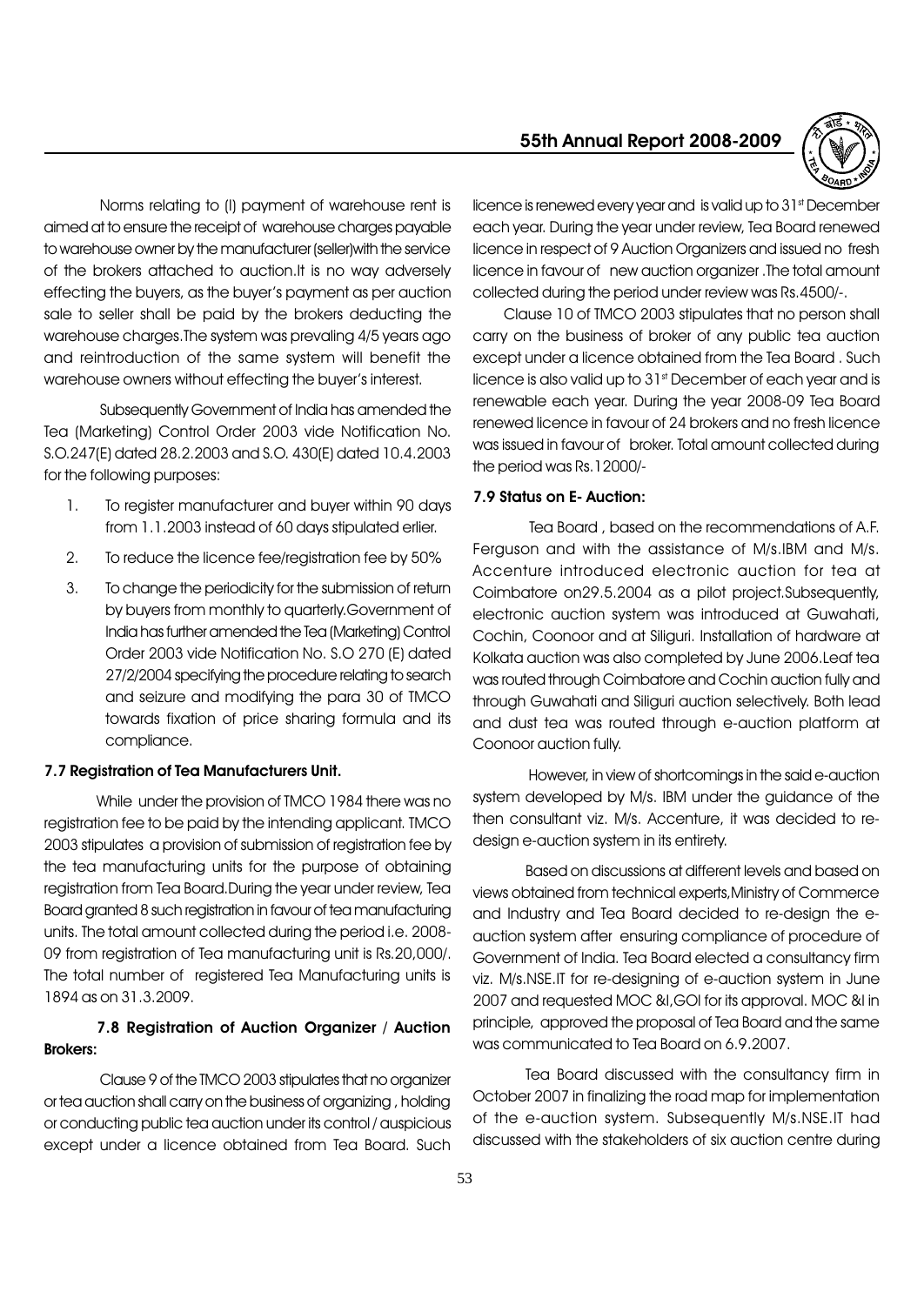

November and December 2007 and obtained their views on different issues relating to (a) Pre-auction mechanism, (b) Eauction mechanism, and (c) Post-e-auction mechanism enabling the consultancy firm to prepare the draft Business Requirement Specification (BRS).

One agreement stipulating different provision including time schedule for implementation of the eauction project was finalized and signed in December 2007 between Tea Board and M/s.NSE.IT.

MOC&I has intimated the approval of the Market Promotion Scheme of 11<sup>th</sup> Plan Period of Tea Board including the project for re-designing of e-auction system in 1st week of February 2008.

The **draft BRS** had been prepared by M/s. NSE.IT in consultation with Tea Board and the same was submitted on 3.3.2008 before the e-auction Advisory Committee, constituted with 27 members representing different auction stakeholders, marketing experts etc, for their views for its finalization to enable M/s. NSE.IT to prepare System Design Documents.

- l NSE.IT has customized software for User Acceptance Testing (UAT) based on the BRS.
- NSE.IT has also taken steps for procurement of hardware on behalf of Tea Board for use as servers.
- As per recommendation of NSE.IT, Tea Board has identified service provider for hosting of servers with office space and its maintenance.
- l Tea Board, as per recommendation of NSE.IT,has selected service provider for providing primary network connectivity viz.MPLS VPN network connectivity. All the auction organizers have also been requested to obtain secondary network connectivity from BSNL, with 2 Mbps 1:1 bandwidth.
- M/s. Reliance has provided MPLS VPN network connectivity to six auction centres and to the server hosting station at Mumbai.
- A user's manual has been prepared NSEIT and circulated in advance to all the auction centres which indicates step direction on how to use the redesigned e-auction system by tea auction stakeholders.
- l NSE.IT had imparted training September/October 2008 to auction stakeholders of six tea auction centre.
- The services of 'Support Engineer' of NSE.IT at each auction centre are being utilized by the concerned auction stakeholders for using the e-auction system since December 2008.
- Live e-auction started fully/partially in six auction centre since April 2009.

#### The salient fetures of re-designed E-Auction

- To allow auction sellers/manufactures and warehouses in accessing the E-platform directly for viewing and/or undertking relevant activities in addition to facilities available to auction buyers and auctioneers/brokers of the earlier e-auction system,
- To avoid duplication of work in capturing relevant information from manufacturers and warehouses.
- l Complete flexibility in setting up Auction Sessions in any Auction day in any Auction centre.
- Auction Catalog can display entire list of Teas available for auction for a particular Sale Program. Buyers and Auctioneeers can filter this catalog for a particular Auction Session to view/take activity on only those lots which are going to be auctioned and/ or on which bids are to be offered.
- Facility for parallel bidding.
- Facility for assigning a Reserve Price to all the lots in the auction Catalog by the Auctioneers as per guidance of Sellers before the start of bidding process and the e-auction system will knockdown all the lots automatically which have met or exceeded the Reserve Price.
- l Manufacturers get a Screen for direct uploading of tea dispatch information on the E-platform in addition to another Screen to watch the auction prices during the Auction Session.
- Facility to view the auction prices by Auction Organiser and Tea Board during and after the Auction Session.
- l Warehouse owners get a Screen to upload AWR directly on the E-platform.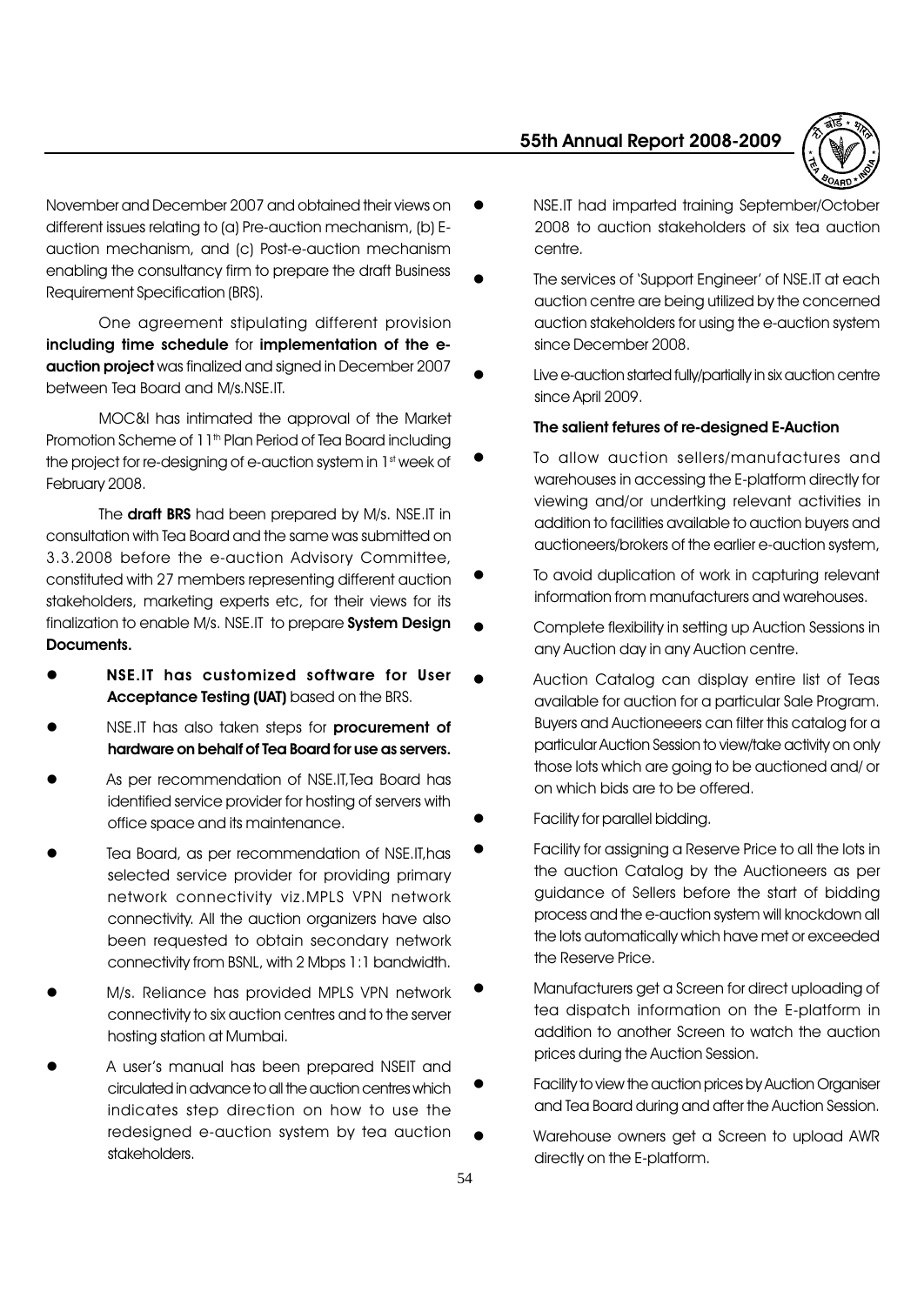

Facility for Auctioneers to view AWR Entry Form for its modifications, as and when required in addition to upload dispatch iformation & AWR,if the same are not uploaded by manufacturers and warehouses.

> Facility for Auctioneers to assign Auction Date/Sale Date and Lot Number to teas under Invoices within each AWR.

- Two Screens viz. Auction Catalog & My Catalog are available for Buyers.My Catlog can be created by Buyers from Auction Catlog to concentrate on only those Lots which are of interest to the Buyer. The Buyer's Valuation, Buyer's comments and Auto Bid Indicator can be kept in Buyer's My Catlog.
- l E-platform can generate Tax Invoice & Delivery Order after conclusion of sale.

# 7.10 Registration of Buyers :

Clause 4 (1) of TMCO 2003 stipulates that no buyer (with a place of business in tea in India) shall carry on the activity of buying tea from any public tea Auction licensed by the Tea Board or directly from the manufacturer of tea except under a valid registration obtained from Tea Board.

The registration certificate once granted by the Tea Board remains valid unless cancelled. During the year 2008- 09 under review 239 buyers obtain registration from the Tea Board. The total amount collected was Rs.5,97,500/-.The total number of buyers registered with Tea Board under TMCO 2003 as on 31.3.2009 comes to 5,701.

# 7.11 Registration of Manufacturers of tea with Added Flavour :

The sale of flavour tea in the domestic market remain banned for a long time. Following a directive from the Supreme Court in the case of Nilgiris Tea Emporium -Vs-Union of India and others , the Government of India examined the matter relating to sale of flavoured tea in the domestic market Conscanently, Government of India. Ministry of Health and family welfare, Issued notification No. GSR 847(E) dated 7th December, 1994 amending the PFA Rules 1955, As per the Provisions of these amendments, the Condition for sale of flavour tea has been notified as follows. in consultation with the expert of Central Committee for Food Standards for allowing additional flavour in tea for domestic market.

- i) Flavoured tea shall be sold or offered for sale only by those manufacturers who are registered with Tea Board, Registration No. shall be mentioned on the level
- i) It shall be sold only in packed condition with level declaration, viz. I)FLAVOURED TEA common name of permitted flavour/percentage /Registration No. Initially only one flavour viz. Vanillin flavour up to maximum extent of 8.5% by weight has been allowed for sale of flavoured tea in the domestic market .

 Subsequently, Government of India vide notification No.GSR/698(E) dated 26/10/1995 allowed few more flavours in addition to Vanillin flavour and their respective percentage in flavoured tea are as follows:

| Flavour                               | % by weight (Max)                                                        |
|---------------------------------------|--------------------------------------------------------------------------|
| Vanillin                              | 8.5                                                                      |
| Cardamom                              | 2.8                                                                      |
| Ginger                                | 1.0                                                                      |
| Bergamot                              | 2.0                                                                      |
| Lemon                                 | 1.6                                                                      |
| Cinnamon                              | 2.0                                                                      |
| Mixture of flavour of with each other | The level of individual shall not exceed the<br>quantity indicated above |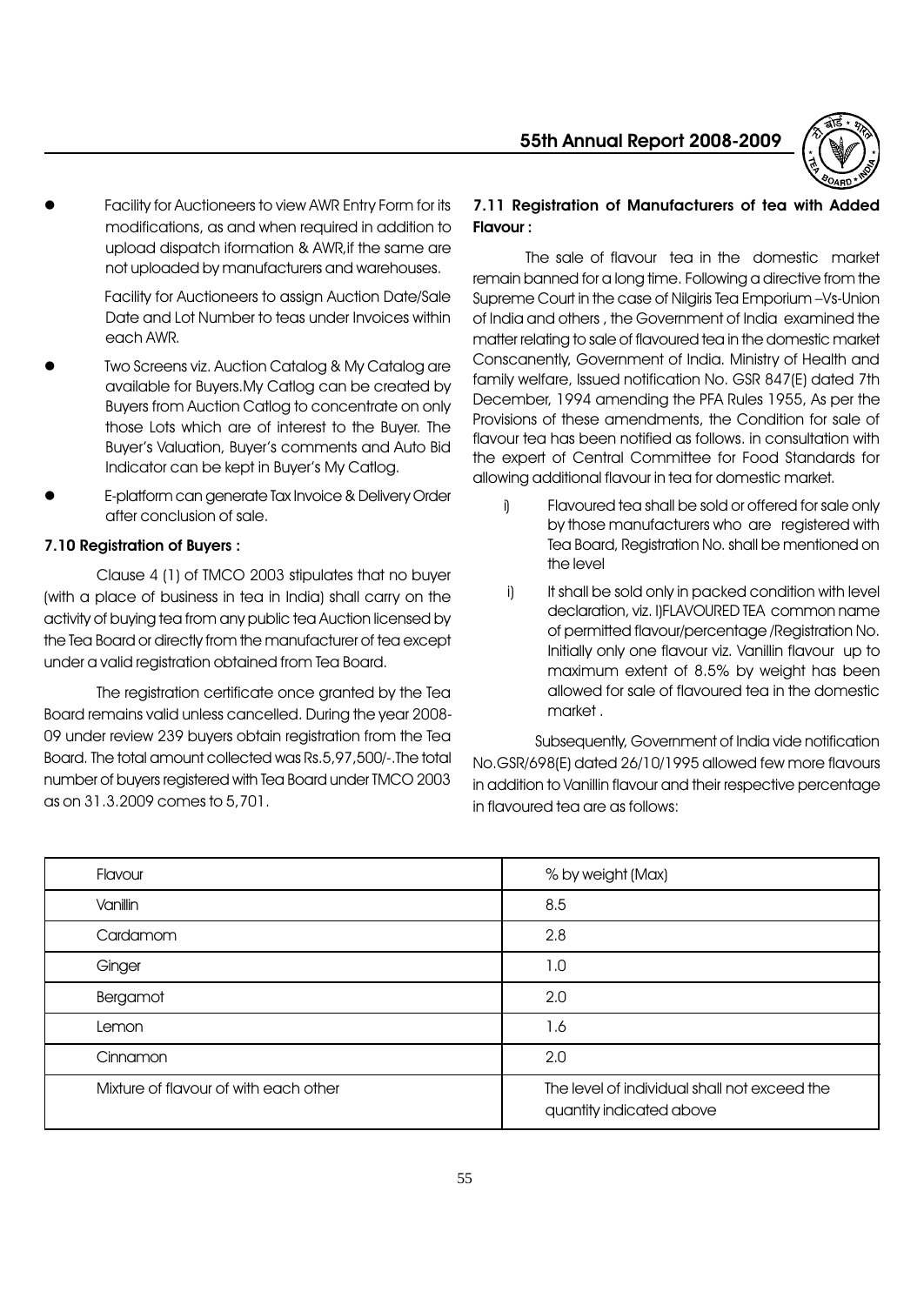

Ministry of Health and Family Welfare, Government of India amended further the PFA Rules by Notification No .GSR 694(E) dated 11/10/1999 which has been effective from 11/4/2000. The said notification was aimed allowing all natural flavours and natural flavouring substances singly or in combination. The definition of "Natural flavour and Natural Flavouring Substance" is indicated in sub-rule (A) or rule 63 of PFA Rule. The other condition which has been stipulated in the said notification is that "Flavoured Tea manufacturers shall register themselves with the Tea Board before marketing Flavour Tea".

In addition to the above condition laid down in notification dated 1.10.1999, Directorate General of Health Services, Government of India vide letter No. P-1501/5/97PH- (Food) dated 18/2/2000 stipulates the following conditions.

- a) Methodology for estimation of flavours in tea shall be supplied by the manufacturer to Tea Board.
- b) The methodology supplied by the manufacturer will be tried in Central Food Laboratories for verification.
- c) The manufacturers will be registered thereafter only.

The amendment dated 11.10.1999 , in fact , short to enlarge the scope for use of flavours in tea by linking it to and existing and altered definition as mentioned in rule 63 of PFA

Rules which was applicable to all food items including tea. While the definition as mentioned in rule 63 of PFA Rules may lead to confusion of using flavours of animal origin in any food item, it is not possible for using flavour of animal origin in the flavour tea because of the condition of registration by Tea Board and Tea Board's reservation of allowing such flavour.

However, to avoid such confusion Ministry of Health and Family Welfare, Government of India further amended the PFA Rule by issuing notification No.GSR770(E) dated 4/10/ 2000. It aims at to use only those "Natural Flavours and Natural Flavouring Substances" which are obtained exclusively by physical process from materials of plant origin in their natural state or after processing for human consumpsion.

 Till 31st March, 2009 the Licensing Branch granted registration in favour of 93 Manufacturers of tea with added flavour. During 2008-09, 14 manufacturers of flavour tea registered with Tea Board.

#### 7.12 Extension / Replacement Planting Permit:

Permit for Extension and Replacement planting of tea are issued to the existing tea estate by the Licensing Branch. Permit for planting of tea to new comer are also issued . Such permits are issued within the frame work of the Tea Act and Tea Rules.

| Region          | <b>Extension Permit</b>       |        | Replacement Permit |               |
|-----------------|-------------------------------|--------|--------------------|---------------|
|                 | Area in Hect<br><b>Number</b> |        | Number             | Area in Hect. |
| North India     | 10                            | 257.00 | 40                 | 656.00        |
| South India     | Nil                           | Nil    |                    | 24.00         |
| Total all India | 10                            | 257.00 | 41                 | 680.00        |

#### The Position of Permit issued during 2008-09

#### Permission for Planting Tea :

 Licensing Branch is granting permission for planting tea in flavour of tea estates as New Comer along with recording of the change of ownership of the tea estate. The position during the year 2008-09(till 31.03.09) is as follows: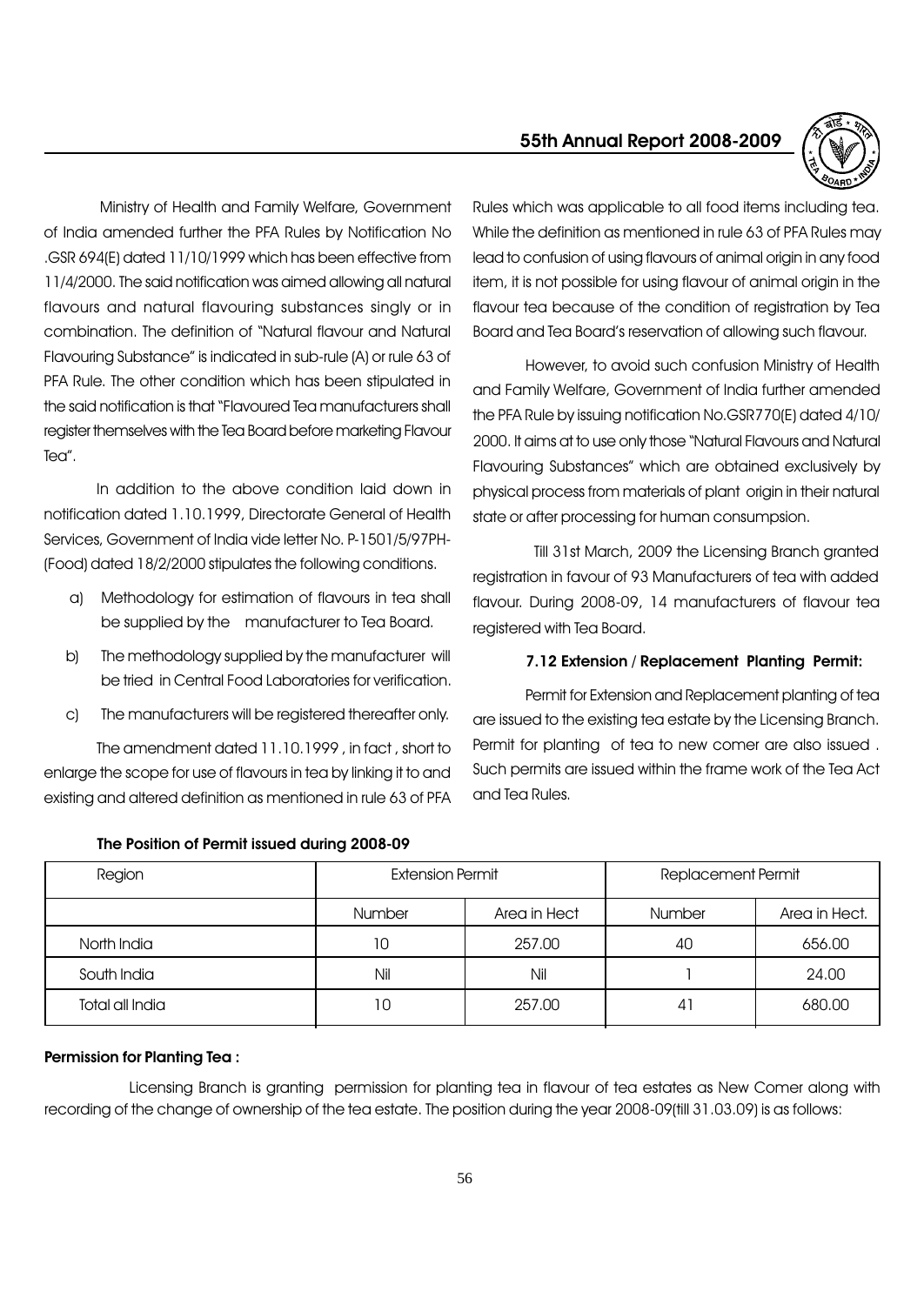

|                                                                            | North India |             | South India |             | Total |             |
|----------------------------------------------------------------------------|-------------|-------------|-------------|-------------|-------|-------------|
| 1. Change of ownership                                                     | 56          |             | Nil         |             | 56    |             |
|                                                                            | North India |             | South India |             | Total |             |
|                                                                            | No.         | Area in Ha. | No.         | Area in Ha. | No.   | Area in Ha. |
| a) In Non-<br>Traditional tea growing areas<br>$($ upto 10.12 hac $)$      | Nil         | Nil         | Nil         | Nil         | Nil   | Nil         |
| b) In non traditional tea<br>growing areas<br>(above 10.12 hac)            | Nil         | Nil         | Nil         | Nil         | Nil   | Nil         |
| c) In other than non<br>traditional tea growing<br>areas (up to 10.12 hac) | 4           | 4.0790      | 1370        | 908.1357    | 1374  | 912.2147    |
| In other than non traditional<br>tea growin areas<br>(above 10.12 hac)     | Nil         | Nil         | Nil         | Nil         | Nil   | Nil         |

#### **7.13 Tea Warehouse Licence:**

 Licensing Branch looks after the issuance of Tea Warehouse Licence under the Tea Warehouse (Licensing ) Order 1989. Position of issuance renewal of Tea Warehouse Licence during the year 2008-09 is indicated below :

| Item                           | North India | South India | All India |
|--------------------------------|-------------|-------------|-----------|
| Number of fresh licence issued | 21          |             | 25        |
| Number of Licence renewed      | 74          | 19          | 93        |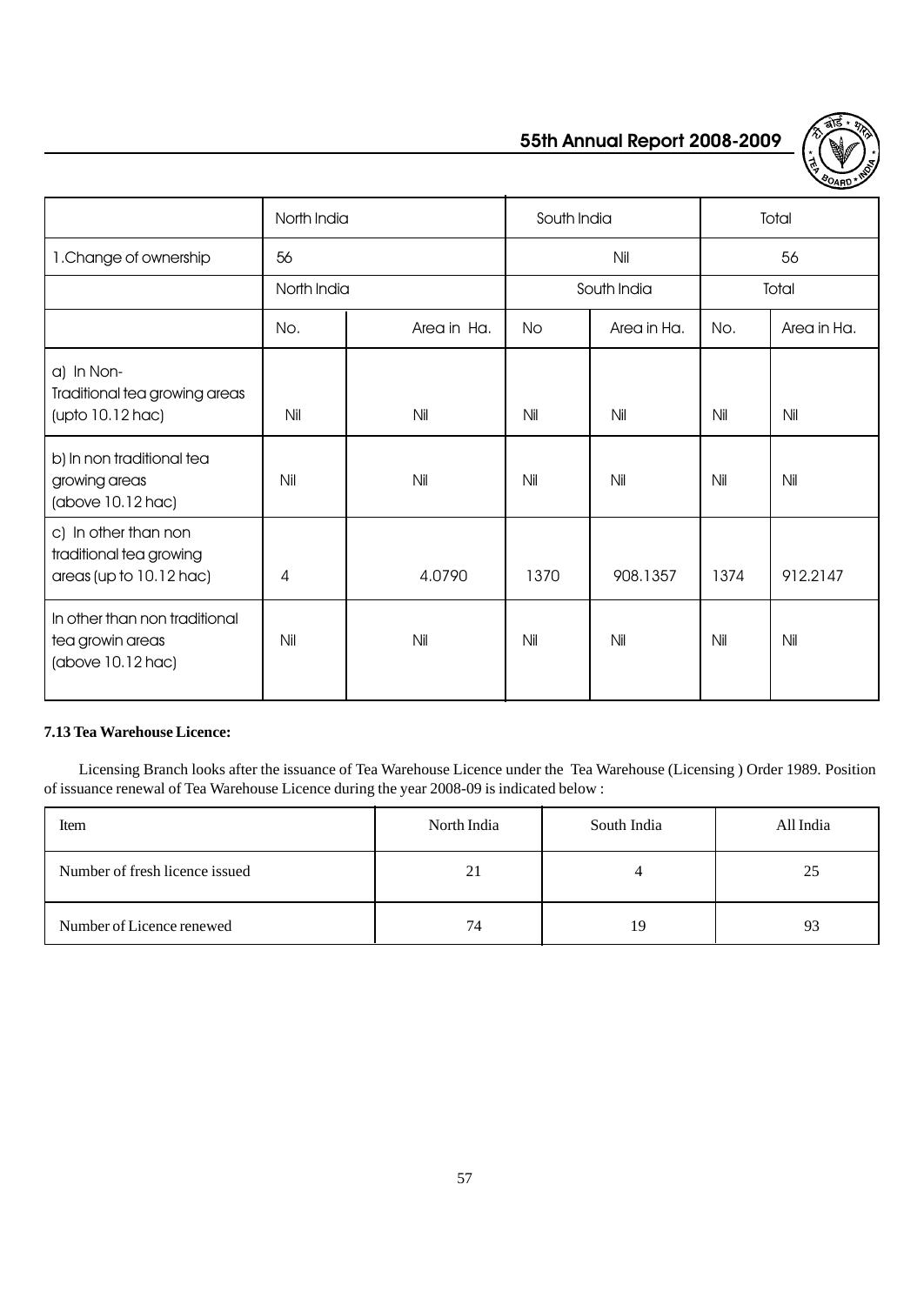



#### Introduction :

Functions of Statistics Branch of Tea Board are to design and develop Management Information System which could provide required information relating to Production, Export, Prices, Labour etc., in respect of Indian Tea Industry as well as in the perspective of its International Scenario. It provides necessary inputs in decision making process of the policy matters of the Board, the Government and the Industry. The matters like Central Excise, State Sales Tax, Central Sales Tax, Export Incentives, Export-Import Policy, Foreign Direct Investment, Tea (Marketing) Control Order, 2003 etc; are also examined in the Statistics Branch.

#### Publication :

Statistics Branch publishes Tea Board's Annual Publication viz., "**Tea Statistics**" which provides a data base on tea industry, both National and International. In addition, the Statistics Branch publishes another Annual Publication viz., "Tea Digest" incorporating up-to-date statistical data on tea.

#### Techno-Economic Survey :

The Techno-Economic Cell was established in 1972 in the Statistics Branch of the Tea Board on the very recommendations of the Estimate Committee of Parliament, with the objective to undertake techno-economic study into the problems of Tea Industry in different tea growing regions and also to suggest suitable remedial measures for the overall growth of the industry. Till date, eighteen techno-economic surveys were conducted in different tea growing States/ regions of India.

Presently, the Cell is involved in studying the economic health of different tea companies covered under the compulsory cost audit by the Government of India.

#### Monitoring of Tea Prices :

The Branch has been monitoring and providing the information on weekly auction prices to Ministry of Commerce and Ministry of Consumer Affairs, Food & Public Distribution on regular basis in connection with the meeting of the High Powered Price Monitoring Board on Prices. The work relating to monitoring of retail prices of tea at different cities/towns has been entrusted to the Statistics Branch as well. The Statistics Branch of Tea Board has also been providing the weekly auction prices to Ministry of Agriculture and Ministry of Industry on regular basis in connection with the construction of Wholesale Price Indices of Plantation Crops etc.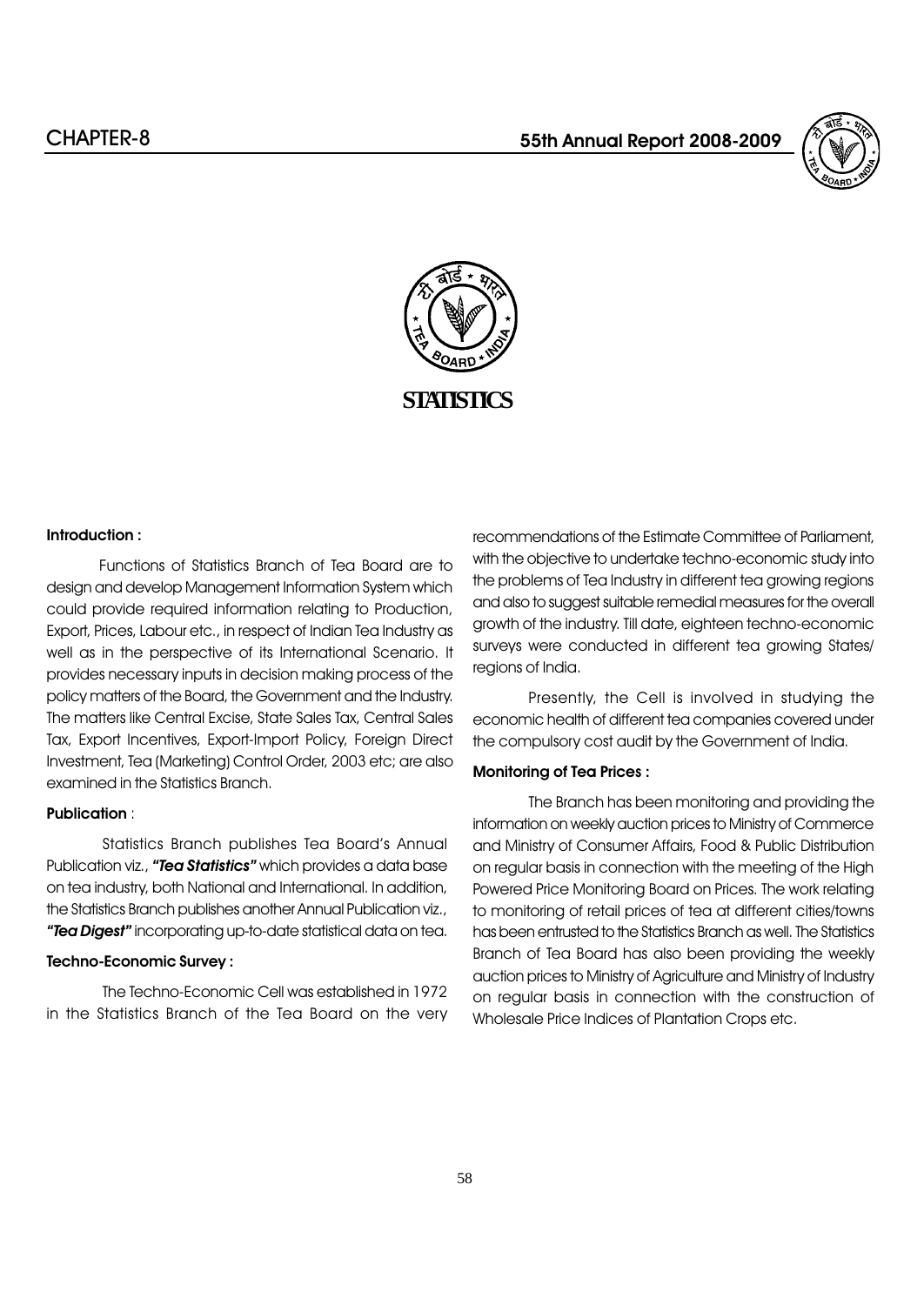

#### 9. Introduction:

The Welfare Branch of the Tea Board undertakes some welfare programmes and schemes for the benefit of tea plantation workers and their dependants. The labour welfare activities undertaken by the Board are supplemental and cover such areas not specifically addressed by the Plantation Labour Act and the rules framed thereunder.

#### 9.1. Objectives:

The labour welfare activities of the Board are funded through the Human Resource Development Scheme. The HRD Scheme aims at achieving improvements in the living conditions of the Tea Plantation labourers and their dependants. The activities are categorized in three broad heads, as Health, Education and Training Schemes. While the Health related activities/schemes aims to improve the general health of the tea plantation workers and their dependants, the Education related schemes and activities aims at encouraging wards/dependants of tea garden workers and their dependants to achieve not only basic education but also higher education. Assistance is also given even for undertaking professional qualifications. Under the training schemes the workers /labourers, office and managerial staff, managers etc., were given training with a view to improve their skill and ultimately the productivity. There is a provision to give vocational training to wards and dependants of tea garden labourers with a view to equip them for alternate employment outside the tea areas. A sum of Rs. 2,63,16,327/ was disbursed for Labour Welfare measures during the year

55th Annual Report 2008-2009



2008-09 under the HRD scheme.

#### 9.2. HEALTH

Under the Health related activities, financial assistance is given by the Board to Hospitals located in tea gardens and also General Hospitals, Clinics in areas contagious to tea gardens. Assistance is also given to Health Clinics, Charitable Institutions and NGOs like Indian Red Cross Society, St. John Ambulance, Bharat Sevashram Sangha for extension of health centres, hospital etc. For transportation of patients belonging to tea garden population especially in non-traditional tea areas assistance is provided for purchase of Ambulance with accessories. Financial assistance is also provided to plantation workers and their dependants for undergoing treatment on critical diseases like cancer, cardio-vascular diseases, kidney ailments etc. A sum of Rs. 31,000/- has been disbursed on this scheme during the year under review.

The Board also provides capital grant to the institutions that are running rehabilitation and therapy center for the physically challenged persons amongst tea garden population towards expenditure for construction of building, purchase of equipments and accessories. No application was received under this scheme during the year.

 A scheme of financial assistance for disabled plantation workers and their dependants for purchasing crutch (wooden) calipers, shoes, artificial limb (wooden), hearing aids, wheel chairs and tri-cycle with hand paddling system is also in operation. However, maximum pay out under this scheme is restricted to Rs.2500/- per person. No amount was disbursed under this scheme during the year.

Financial assistance is also provided to different Tea Associations and others for the purpose of family welfare education programme.

The details of assistance provided to various institutions during the year are as under:-

# (i) S.B. Dey Sanatorium:

The Board reserved 5 beds at S.B. Dey Sanatorium, Kurseong, Darjeeling for treatment of tea plantation workers and their dependants suffering from T.B.. The beds were allotted in favour of Tea Producers' Associations in North Bengal, who share  $1/3<sup>rd</sup>$  of maintenance charges. The balance  $2/3<sup>rd</sup>$ shares are being borne by the Board. A sum of Rs. 6,667/ was disbursed under the scheme during the year under review.

(ii) Ramalingam T.B. Sanatorium: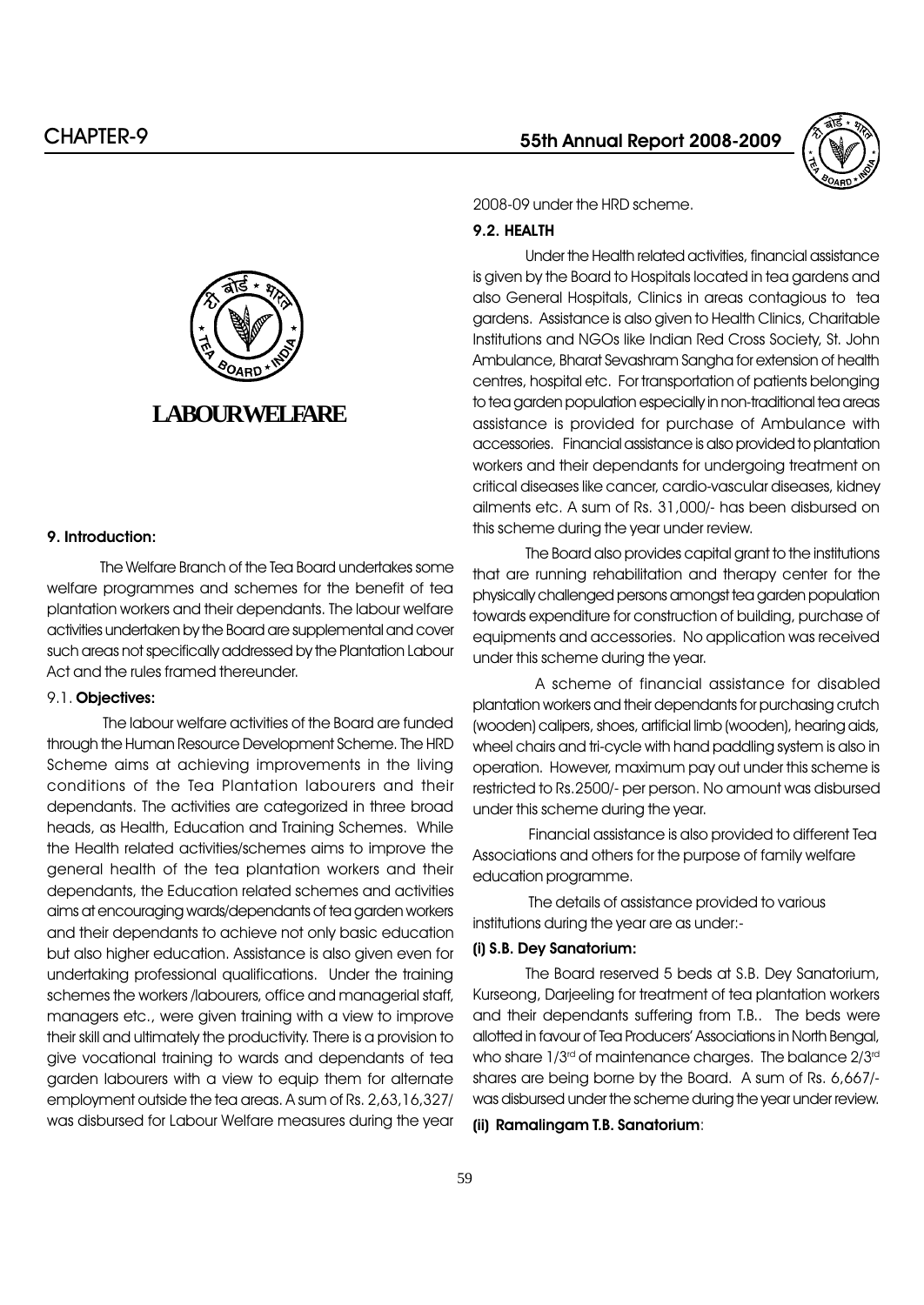In the year 1956-57, the Board reserved 15 free beds in the Ramalingam, T.B. Sanatorium, Perundurai, Tamil Nadu permanently for the benefit of tea garden workers and their dependents suffering from T.B. against a capital grant of Rs. 92,124/-. Since 15 free beds reserved by the Board at the Sanatorium were found to be inadequate to cope with the demand, since 1962 the Board has been maintaining 17 additional beds at the sanatorium on payment of hospital stoppages at the rate of Rs. 16/- per patient per day against the actual occupation of bed. This stoppage charge was revised to Rs.30/- by the Board at its meeting held at Bangalore on 24-5-88, and subsequently to Rs.50/- at its meeting held in Kolkata on 29-9-1993. Thereafter, Board at its meeting held at Bangalore on 29-12-1999 enhanced the rate of hospital stoppages to Rs. 75/- per patient per day against actual occupation w.e.f. 01-01-2000. No payment was made during the year under review.

#### (iii) Kalimpong Sub-divisional Hospital:

The Board continued to reserve 3 beds in the leprosy wing of Kalimpong Sub-Divisional Hospital for the treatment of leprosy patients of tea garden workers and their dependants on payment of Rs.12,000/- per bed per annum.

#### iv) Family Welfare Programme :

The Board continued to provide financial assistance to different tea associations for the purpose of development of Family Welfare Educational Programme amongst the tea plantation workers and their dependants since 1984. A sum of Rs. 1,75,000/- was disbursed for this purpose in favour of the Institute for Plantation Agricultural and Rural Workers, Jalpaiguri during the year under review.

### 55th Annual Report 2008-2009



#### v) Bharat Sevashram Sangha, Agartala, Tripura :

The Board in its meeting held in Kolkata on 08-11-08 sanctioned capital grant for a sum of Rs, 3,49,484/- towards purchase of mobile medical ambulance in favour of Bharat Sevashram Sangha, Agartala, Tripura. A sum of Rs. 3,49,484/ - being the full and final payment of the grant was released during the year under review.

### 9.3. EDUCATION :

Under the educational stipend schemes, the wards of tea garden workers are given grant for prosecuting studies from primary level in schools, colleges, universitites and also in professional institutions. Actual tuition fees restricted upto Rs.20,000/- per annum and 2/3rd of hostel charges restricted upto Rs.20,000/- per annum are paid to children of persons directly employed in registered tea estates provided the monthly wage and income of parents do not exceed Rs.10,000/- per month. This benefit is provided to only 2(two) children per worker. The Board also provide lump-sum grant in the name of "Nehru Award"  $@$  Rs.2,000/- and Rs.2,500/- as prize money to a few selected wards of tea plantation workers (on merit basis) who secured at least 75% marks in the Class X (Madhyamik or equivalent) and Class XII (Higher Secondary or equivalent) examination and thereafter undergoing studies for Class XII (Higher Secondary) and Degree/professional courses. This is applicable to wards of tea plantation workers, whose annual income does not exceed Rs.1,20,000/-. A sum of Rs. 67,76,050/- was disbursed under this scheme in respect of educational stipend and "Nehru Award" during the year 2008-09.

| Area                | Total | Male | Female |
|---------------------|-------|------|--------|
| Assam               |       |      |        |
| (including Tripura) | 58    | 42   | 16     |
| West Bengal         | 195   | 114  | 81     |
| Kerala              | 64    | 37   | 27     |
| Karnataka           | 01    |      | 01     |
| <b>Tamil Nadu</b>   | 261   | 142  | 119    |
| <b>Total</b>        | 579   | 335  | 244    |

The details of the beneficiaries are as under :

Financial assistance is also given to schools/colleges for construction and extension of school/ college buildings in the tea garden areas with a view to provide additional seats to tea garden community.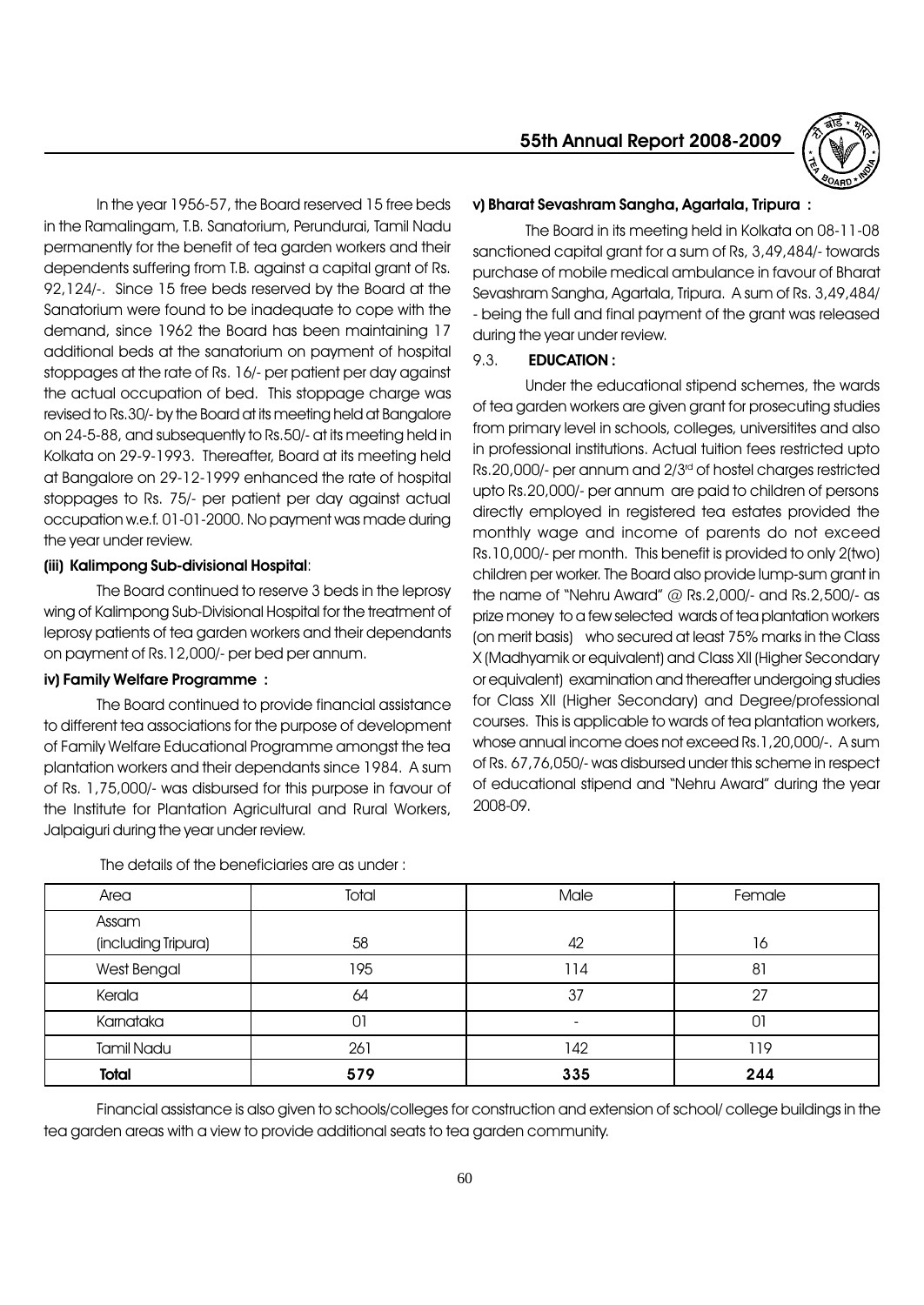

9.3.1. The following institutions were provided with financial assistance during the year:

- i) Griffiths H.S. School, Darjeeling, W.B.:
	- The Board in its meeting held in Kolkata on 29-12-2006, sanctioned a capital grant of Rs. 12.00 lakhs towards construction of the said school building. A sum of Rs. 9.00 lakhs being the  $1<sup>st</sup>$  &  $2<sup>nd</sup>$  installment of the grant was released during the year under review.
- ii) Chatia College, Sootea, Sonitpur, Assam : The Board in its meeting held at Jorhat on 23-6-2007, sanctioned a capital grant of Rs. 11,43,520/- for construction of the said college building. A sum of Rs. 5,71,760/- being the 2nd installment of grant was released during the year under review.
- iii) Golaghat Commerce College, Golaghat, Assam: The Board at its meeting held at Jorhat on 23-06-2007, sanctioned a capital grant of Rs. 8.00 lakhs towards construction of college building of Golaghat Commerce College, Golaghat, Assam. A sum of Rs. 2.00 lakhs being the 2nd installment of the capital grant was released during the year under review.
- iv) Hemoprobha Borbora Girls' College, Golaghat, Assam:

The Board in its meeting held in Kolkata on 29-03-2006, sanctioned a capital grant of Rs. 8.00 lakhs towards construction of the said college building. A sum of Rs. 2.00 lakhs being the 1st installment of the grant was released during the year under review.

v) Tyagbir Hembaruah College, Sonitpur, Assam : The Board in its meeting held in Kolkata on 27-03-2004, sanctioned a sum of Rs. 8.00 lakhs towards construction of the said college building. A sum of Rs. 4.00 lakhs being the 1<sup>st</sup> installment of grant was released during the year under review.

# 9.3.2. Admission in Jalpaiguri Polytechnic Institution: Since 1979-80, the Board has been maintaining (3) three reserved seats in the Jalpaiguri Polytechnic Institute, Jalpaiguri, W.B. for the wards of tea garden employees for admission during each academic year in diploma courses. During the period under review, three wards of tea garden employees were selected against these reserved seats on merit basis.

#### 9.3.3. Scouting and Guiding:

The Board has been granting financial assistance to the State Association of Bharat Scouts & Guides, in West Bengal, Kerala, Tamil Nadu, Tripura and Assam for the last 45 years. The purpose of this scheme is to inculcate a sense of discipline, self-reliance, selfrespect, freedom from fear and development of scouting and guiding activities amongst the tea plantation workers. The financial assistance includes (i) salary and conveyance allowance for district Scouts/ Guides Organizers in tea plantation area, (ii) charges for holding various training camps; (iii) uniform grant for the tea garden scouts/guides/cubs and bulbuls and (iv) financial assistance for holding rallies, rallycum-camps, camporee, jamboree etc. The scheme of granting financial assistance towards scouting and guiding in the tea plantation area is renewed on a year to year basis. During the year under review the Board has disbursed a sum of Rs. 2,39,325/- for scouting and guiding activities.

# 9.3.4. Sports:

In order to improve physical fitness and mental upliftment amongst the tea plantation workers, the Board has a scheme for rewarding the District level / State level/National level sports personalities from the amongst the tea plantation workers or their wards and provide assistance as provided to in the Board's scheme.

# 9.3. 5 Grants for tea plantation workers of closed tea gardens:

During the year under review a special grant on humanitarian ground was given to 16,404 tea plantation workers of 12 (twelve) closed tea estates in West Bengal and 05 (five) closed tea estates in Kerala amounting to Rs. 1,64,67,041/- for the purpose of education of wards of workers and assistance to disabled persons dependent on tea garden workers.

#### 9.4. Training:

 The details of expenses incurred on training of tea garden workers/staff/managers are provided under the chapter "Tea Development".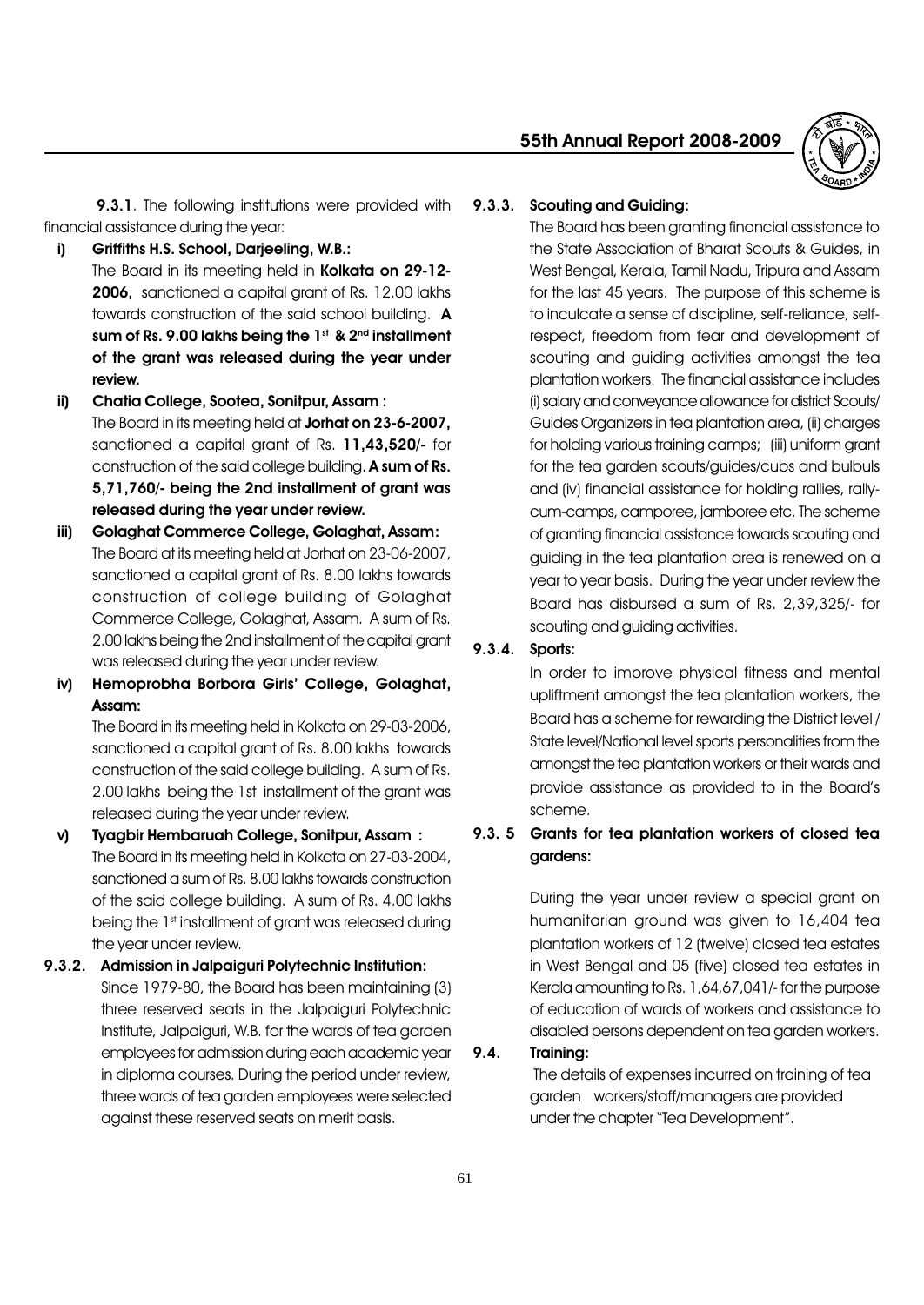



#### **INTRODUCTION**

With the enforcement of the constitution on 26 January,1950, Hindi become the Official Language of the Union of India according to Article 343(1) of the constitution of India. Government of India was entrusted with the duty to promote the propagation and development of the Official Language Hindi, so that it may serve as a medium of expression of all the elements of the composite culture of India. It was natural to make continuous efforts for the use of Hindi Language. Right from its inception, Hindi Cell of the Board has been looking after the Implementation of Constitutional provision pertaining to Official Language Act 1963 and Rules 1976 made thereunder.

# 1. COMPLIANCE OF SEC.3(3)OF O.L.ACT 1963

All relevant documents etc as mentioned in sec.3(3) of O.L. Act 1963, were issued bilingually, i.e. in Hindi & English simultaneously in the year under review.

#### 2. PURCHASE OF HINDI BOOKS

In order to create a favourable atmosphere for implementing of official language and to make reference literature for Hindi teaching available, a Hindi Library is being maintained by the Hindi Cell. Books worth Rs. 25,000/- were bought for the Head Office as well as its Regional Offices. Among these reference materials and Glossaries/Dictionaries are included.

#### 3. CORRESPONDENCE IN HINDI

All letters received in Hindi were invariably replied to in Hindi itself during the year under review. Vigorous efforts were made in adherence with annual programme and target laid therein.

#### 4. REPORT IN HINDI

Various reports like Annual Administrative Report , Annual Accounts, Annual Audit Report of the Board were prepared in Hindi for submission to the parliament. Apart from this, Quarterly progress Report and Annual Assessment Report regarding progressive use of Hindi, were prepared in Hindi and sent regularly to Ministry of Commerce, New Delhi.

#### 5. ORGANISING HINDI WORKSHOP

During the year the officer/employees who have got working knowledge or proficiency in Hindi were nominated for attending Hindi Workshop. Faculties from different Government Offices conducted the classes. This resulted in a favourable orientation and inclination amongst personnel towards functional Hindi.

#### 6. HINDI TRAINING

With a view to achieving the prescribed target for imparting training to the untrained staff of the Board, some of the employees were nominated for PRAVEEN & PRAGYA course.

# 7. ORGANISING HINDI WEEK

With a view to create awareness regarding Official Language and accelerate its use in Official work, Hindi week was organized in the month of March, 2009. During the course of the week, several competitions were held and there was active participation whole heartedly amongst all. Similar programmes were organized in regional offices of the Board in India.

#### 8. PUBLICATION OF IN-HOUSE JOURNAL

Since 1987, two issues of Hindi in-house journal "CHAI AUR BHARAT" are being published every year. This year also, Tea Board continued its publication in Hindi related to in the direction of tea labour welfare, special article related to tea in addition to the regular reports in Hindi were published. As a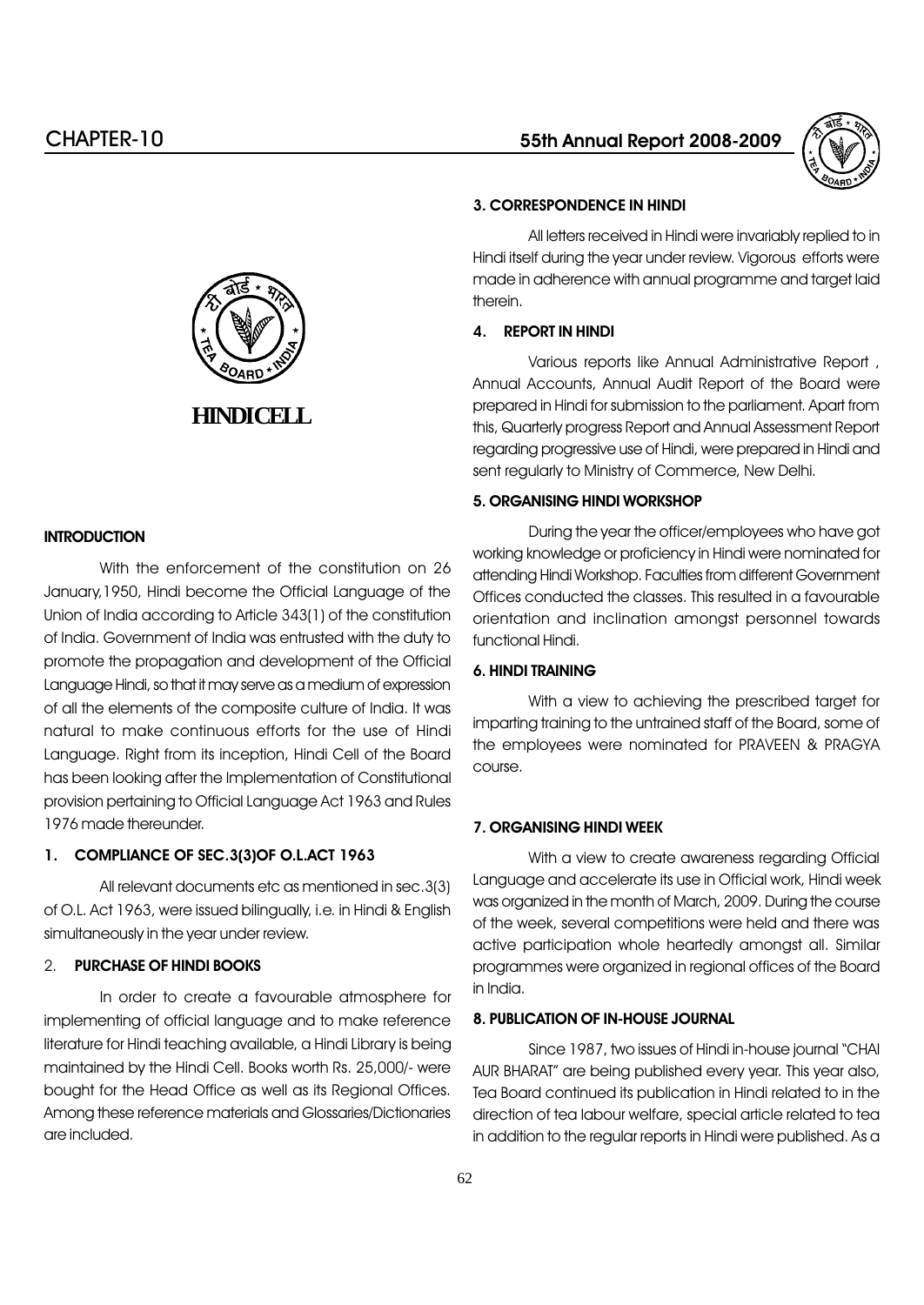

consequence there was considerable literary inclination in the office. The copies of this journal were sent to the regional offices in India as well as abroad offices of Tea Board.

# 9. ANNUAL PROGRAMME FOR TRANSACTING THE OFFICIAL WORK OF THE UNION IN HINDI.

In pursuance of Official Language Resolution, 1967, Department of Official Language issues programme every year to speed up propagation and development of Official Language Hindi and also to accelerate its progressive use for Official purpose. The Annual programme of the year 2008- 2009 is a continuation of this, whereby considerable progress has been made in the use of Hindi in the Official transactions. The prescribed target has been achieved to some extent. However, English continues to be in use in the Board.

### 10. MEETING OF OLIC OF THE BOARD

The meeting of Official Language Implementation Committee (OLIC) were held in each quarters whereby useful decisions were taken.

#### 11. PROVISION FOR BILINGUAL COMPUTER

During the year bilingual software were made available to all the computers of the Board's office.

#### 12. INCENTIVE SCHEME FOR USE OF HINDI IN OFFICIAL WORK

Tea Board promoted and propagated the incentive scheme in Head Office as well as regional offices in India in order to accelerate the use of Hindi. The Official and the employees were benefited by these Schemes. 18 employees participated and 07 employees were awarded with cash prize.

#### 13. QUARTERLY PROGRESS REPORT

All regional/sub-regional offices controlled by Tea Board, Head office, submitted quarterly progress reports regarding progressive use of Hindi in the prescribed proforma. All reports were reviewed and action were taken to remove the deficiencies.

#### 14. INSPECTION OF REGIONAL OFFICES

During the year 2008-09 some of the departments of Tea Board's, Head Office were inspected.

#### 15. INSPECTION OF PARLIAMENTARY COMMITTEE ON O.L.

Efforts to comply with the assurances given to the Parliamentary Committee on O.L. were taken up.

#### 16. SPECIAL ACHIEVEMENTS

The process of creating bilingual website is continuing and all the computers are being made available with the bilingual softwares.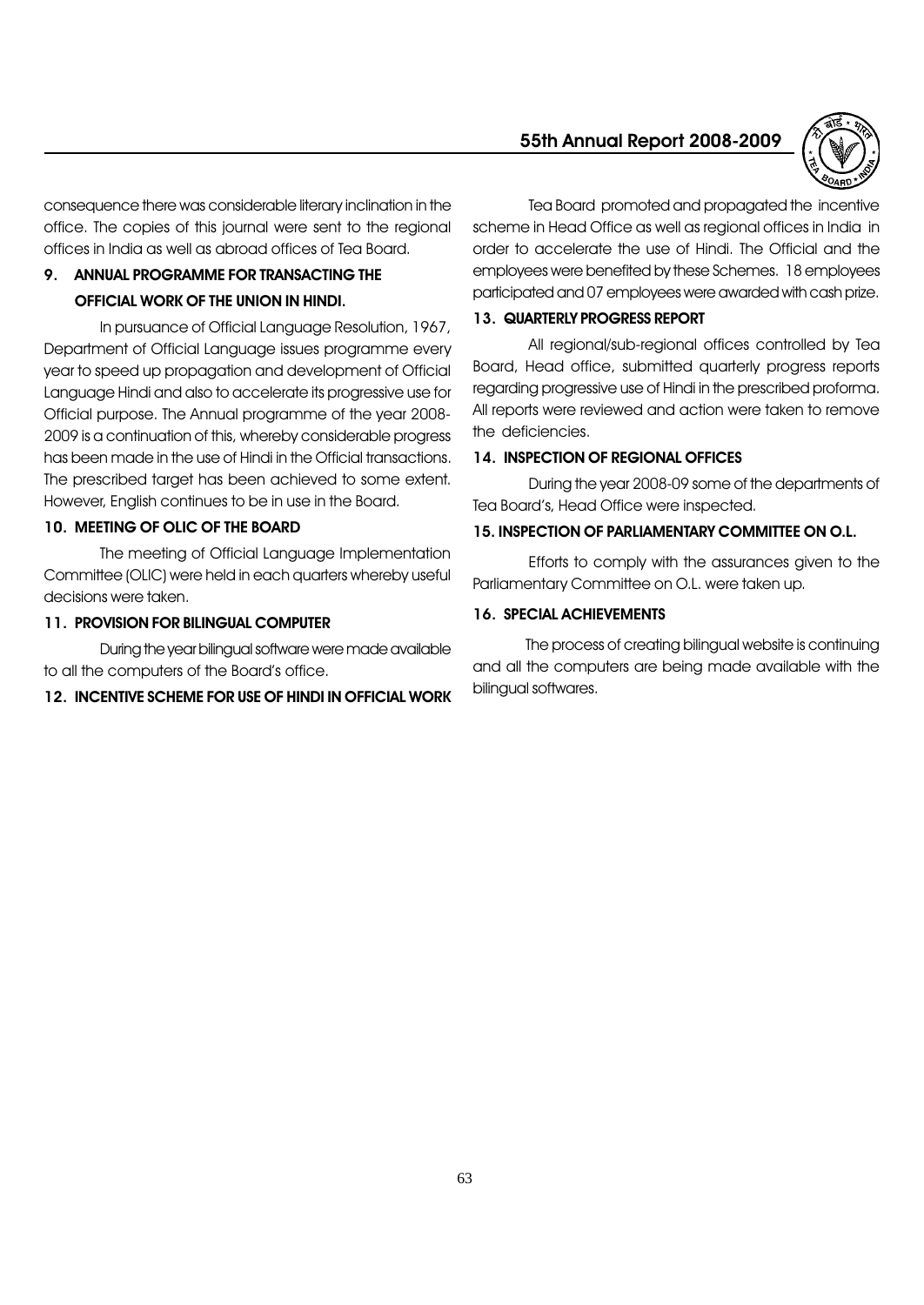



# **HUMAN RESOURCE DEVELOPMENT**

Human Resource Development Cell of Tea Board Head Office at Kolkata and other departments arrange various types of training programmes, workshop, seminar etc. from time to time for the employees, officers & different stakeholders of Tea Industry.

During 2008-09 the under-noted activities were undertaken by Tea Board relating to HRD:

1) Law Officer & Deputy Director of Tea Promotion were trained

regarding Export & Import Procedure and Documentation;

- 2) Law Officer was trained for Vigilance Matters;
- 3) Fifteen Development Officers were provided Induction Training after their joining Tea Board;
- 4) Research Officer(Stats.) attended a residential training on an Information Technology Tools for Executive Secretaries & Non IT Professionals;
- 5) Statistician & Research Officer (Economics) were trained regarding Custom Law & Procedure ;
- 6) Fifteen Assistant Accountants were given in-service training on Accounts Code & related matters:
- 7) Security Officer attended one Workshop on Industrial ,Commercial & Residential Fire safety & one Seminar on Save working environment on Security concerned & measure;
- 8) Two employees of the Board were given training on packaging

Workshop:- Research Directorate of Tea Board organized National Workshop on Food Supply & Quality of Tea' during 2008-09.

Apart from the above, Language Cell of Tea Board at Head Quarter organizes training & workshop every year for development of skill and proficiency of staff in Hindi.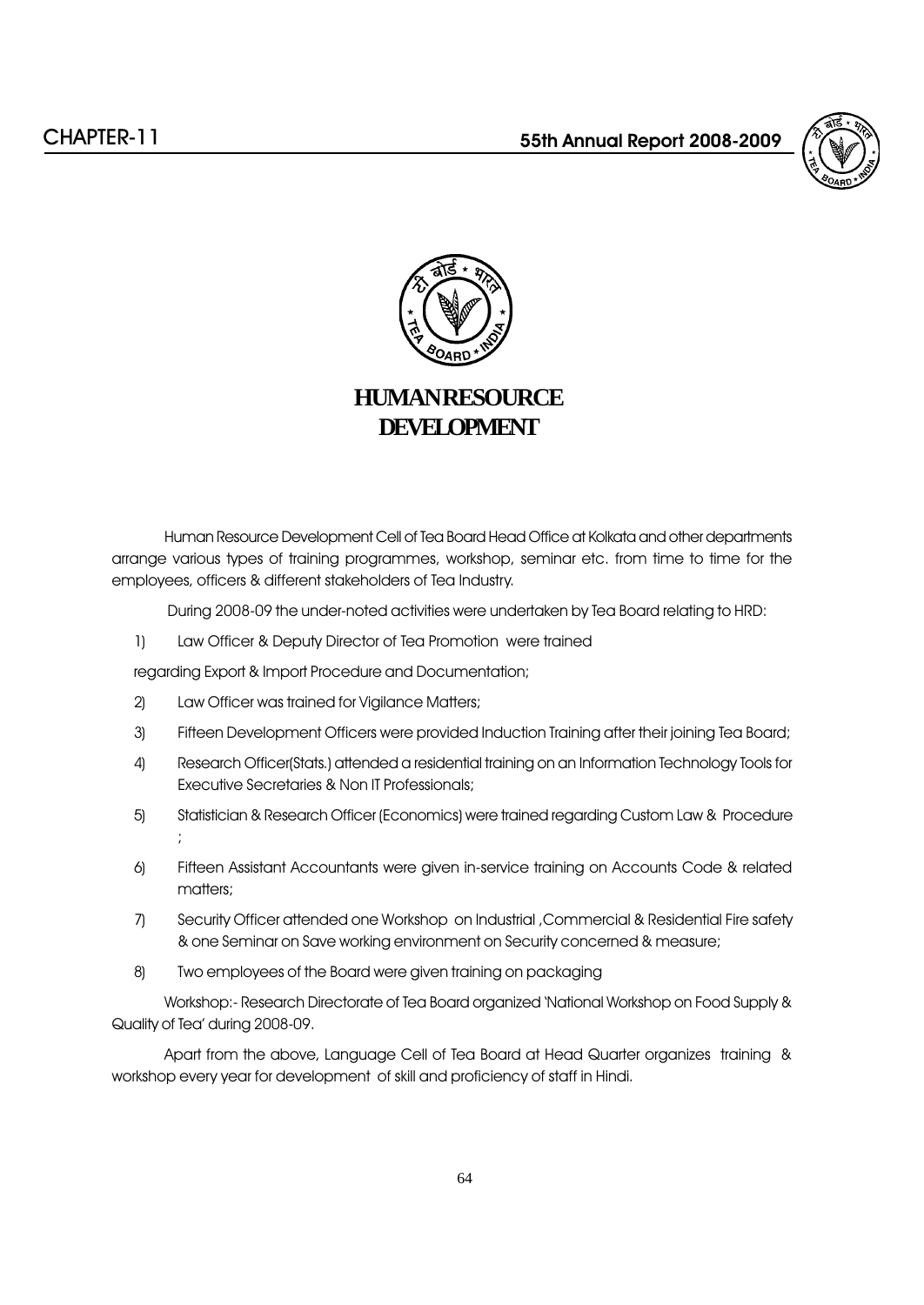



of Agriculture, Government of India under the Essential Commodities Act on the basis of the requirements indicated by the Board through the respective State Government. Allocation of Fertilizer to Tea Gardens is done on half-yearly basis one for Kharif Season (i.e., from April to September ) and the other for Rabi Season (i.e., from October to March).

As per the information available with the Board, the controlled fertilizer (i.e. Urea) which is used in Tea Gardens as one of the important fertilizers was supplied to Tea Gardens of Assam and West Bengal by the manufacturers, viz., (1) M/s.Indian Farmers Fertilizers Co-operative Limited (IFFCO), (2) M/s. Brahmaputra Valley Fertilizer Corporation Limited (BVFCL) (3) M/s. Nagarjuna Fertilizers and Chemicals Limited (NFCL) and (4) M/s Kribhco Shyam Fertilizer Limited(KSFL).According to the information received fromM/s.IFFCOL, M/s.BVFCL,M/s.NFCL and M/s.KSFL the quantity of Urea supplied by each of them to Tea Gardens of Assam(i.e., under N.E.Zone) and West Bengal(i.e., under East Zone) during the period from April, 2008 to March, 2009 is given hereunder ina tabular form:

### (Figures in M.T.)

|                                          |                          | <b>QUANTITY OF UREA SUPPLIED DURING THE YEAR 2008-09.</b> |                          |                          |            |                 |
|------------------------------------------|--------------------------|-----------------------------------------------------------|--------------------------|--------------------------|------------|-----------------|
| Name of the<br>Manufacturer/<br>supplier | Assam                    |                                                           | West Bengal              |                          | Total      |                 |
|                                          | Fertilizer               | Nutrient                                                  | Fertilizer.              | <b>Nutrient</b>          | Fertilizer | <b>Nutrient</b> |
| <b>IFFCO</b>                             | 6,066.00                 | 2,790.36                                                  | $\overline{\phantom{0}}$ | $\overline{\phantom{a}}$ | 6,066.00   | 2,790.36        |
| <b>BVFCL</b>                             | 27,233.00                | 12,527.24                                                 | 661.00                   | 328.36                   | 27,894.00  | 12,855.60       |
| <b>NFCL</b>                              | $\overline{\phantom{a}}$ |                                                           | 14,617.65                | 6,724.05                 | 14,617.65  | 6,724.05        |
| <b>KSFL</b>                              | $\overline{\phantom{a}}$ |                                                           | 14,184.80                | 6,525.02                 | 14,184.80  | 6,525.02        |
| TOTAL                                    | 33,299.00                | 15,317.60                                                 | 29.463.45                | 13,577.43                | 62,762.45  | 28,895.03       |



**SUPPLY**

The main functions of the Supply Branch, Tea Board, Kolkata is to render assistance to the Tea Industry in the matter of procurement, movement and distribution of various inputs, viz., Fertilizers (especially Urea, Puruliaphos and Rock Phosphate) etc.

### 1. FERTILIZER:

Fertilizer for the Tea Industry is allocated by the Ministry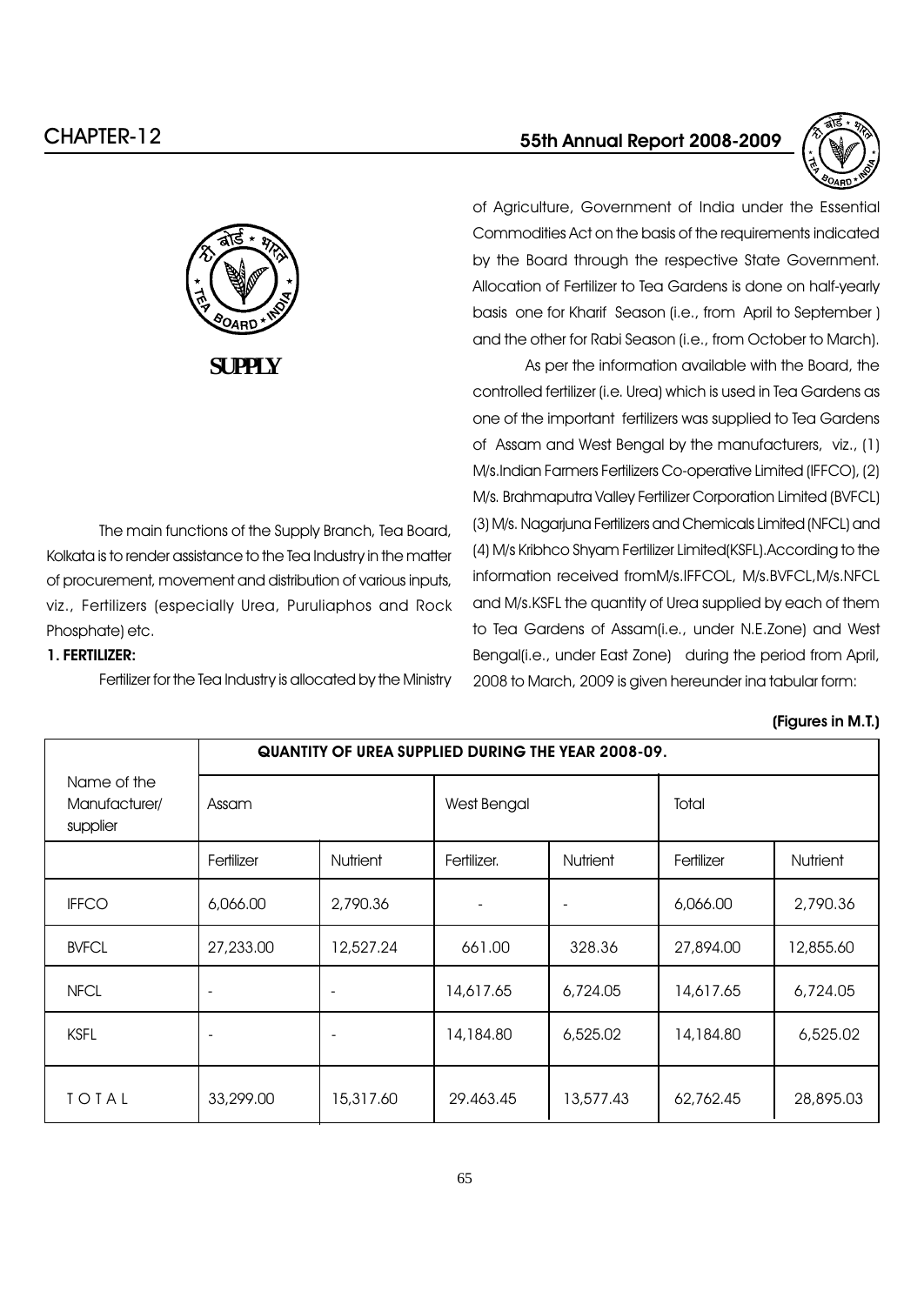

Another important Fertilizer which is commonly known as Purulia Phos is also used in Tea Gardens. Purulia Phos is supplied by M/s West Bengal Mineral Development & Trading Corporation Ltd., (W.B.M.D.T.C.L.). The supply of Purulia Phos to the tea garden in Assam under N.E. zone and tea garden in North Bengal under East zone is given below :

### ( Figures in M. T )

| <b>Assam</b>    |                 | <b>West Bengal</b> |                 | <b>Total</b>    |                 |
|-----------------|-----------------|--------------------|-----------------|-----------------|-----------------|
| <b>Material</b> | <b>Nutrient</b> | <b>Material</b>    | <b>Nutrient</b> | <b>Material</b> | <b>Nutrient</b> |
| 1,995.00        | 399.00          | 1,945.00           | 394.41          | 3,940.00        | 793.41          |

Besides the controlled fertilizer Supply Branch is also looking after problems of short supply of de-controlled fertilizer viz. MOP DAP etc. which are also used in the Tea Garden in Assam and other States under N.E.Zone and West Bengal under East Zone.

# 2. Others :

Supply Branch is also looking after and sort out the matters relating to coal, food gains, LPG cylinder/Natural Gas, HSD oil etc. required by the tea estates, in case of any problem faced by the Tea Industry due to disruption of supply of the same to Tea Garden.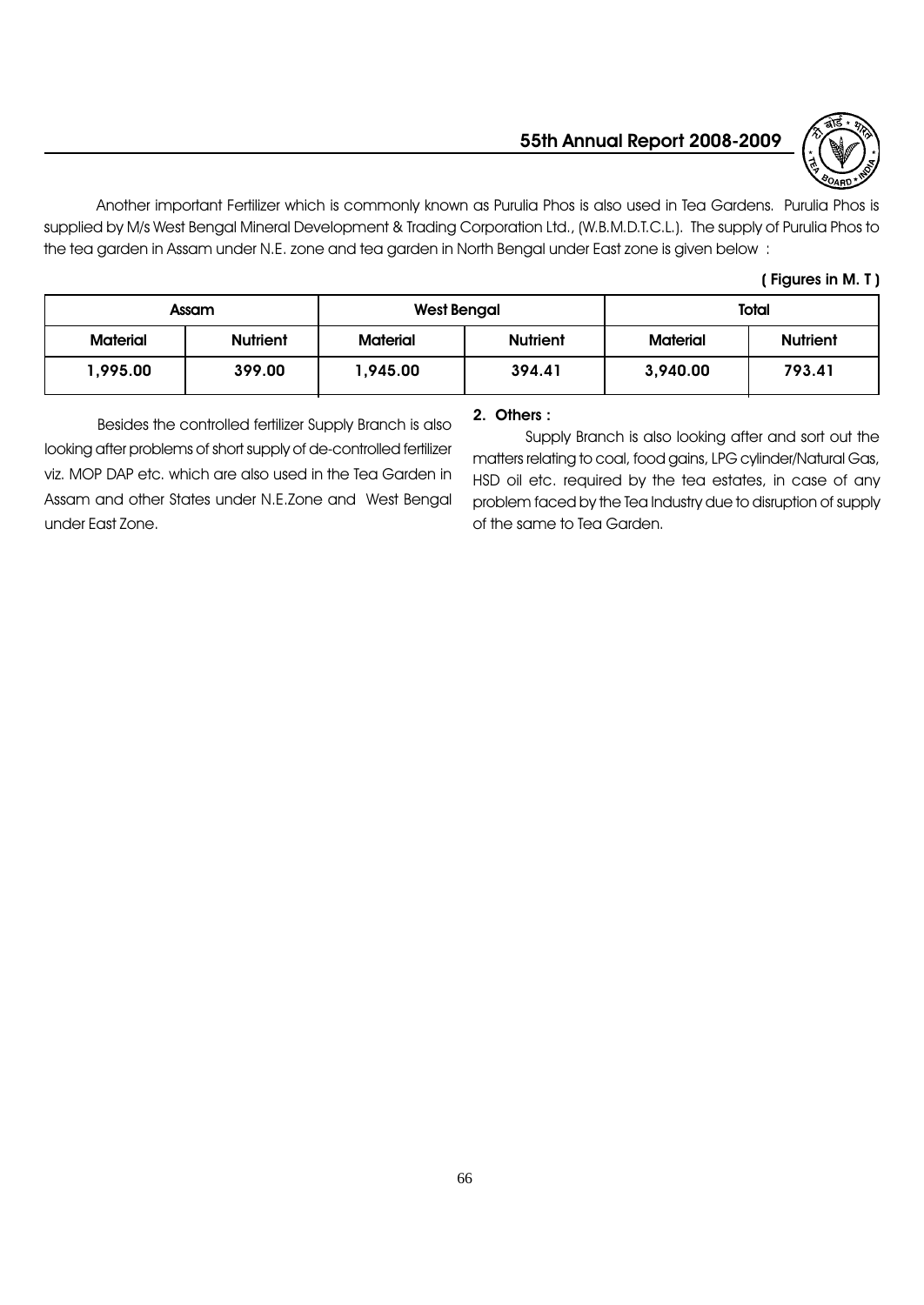



# **VIGILANCE CELL**

 Smt. Roshni Sen IAS has been appointed as part time Chief Vigilance Officer of Tea Board. The overall activities of the vigilance Cell is being done under the supervision of CVO. The main function of the vigilance Cell is in accordance with the Government of India/ Central Vigilance Commission. The Vigilance Cell also attends various queries and submits monthly/quarterly and annual report to the Government as and when required. Further Vigilance Cell is responsible for carrying out various directives and notifications from the Central Vigilance Commission for proper compliance. The Law Officer is also working as Vigilance Officer and is responsible for maintaining liaison work. This Cell is also functioning overall Vigilance surveillance activities of the Board. The another important activity of the Vigilance Cell lies with observance of Vigilance Awareness Week every year as per directive of the Central Vigilance Commission as all the employees of Tea Board are administered oath in the form of message of efficiency and transparency of the activities of Tea Board highlighting the basic mission of the awareness.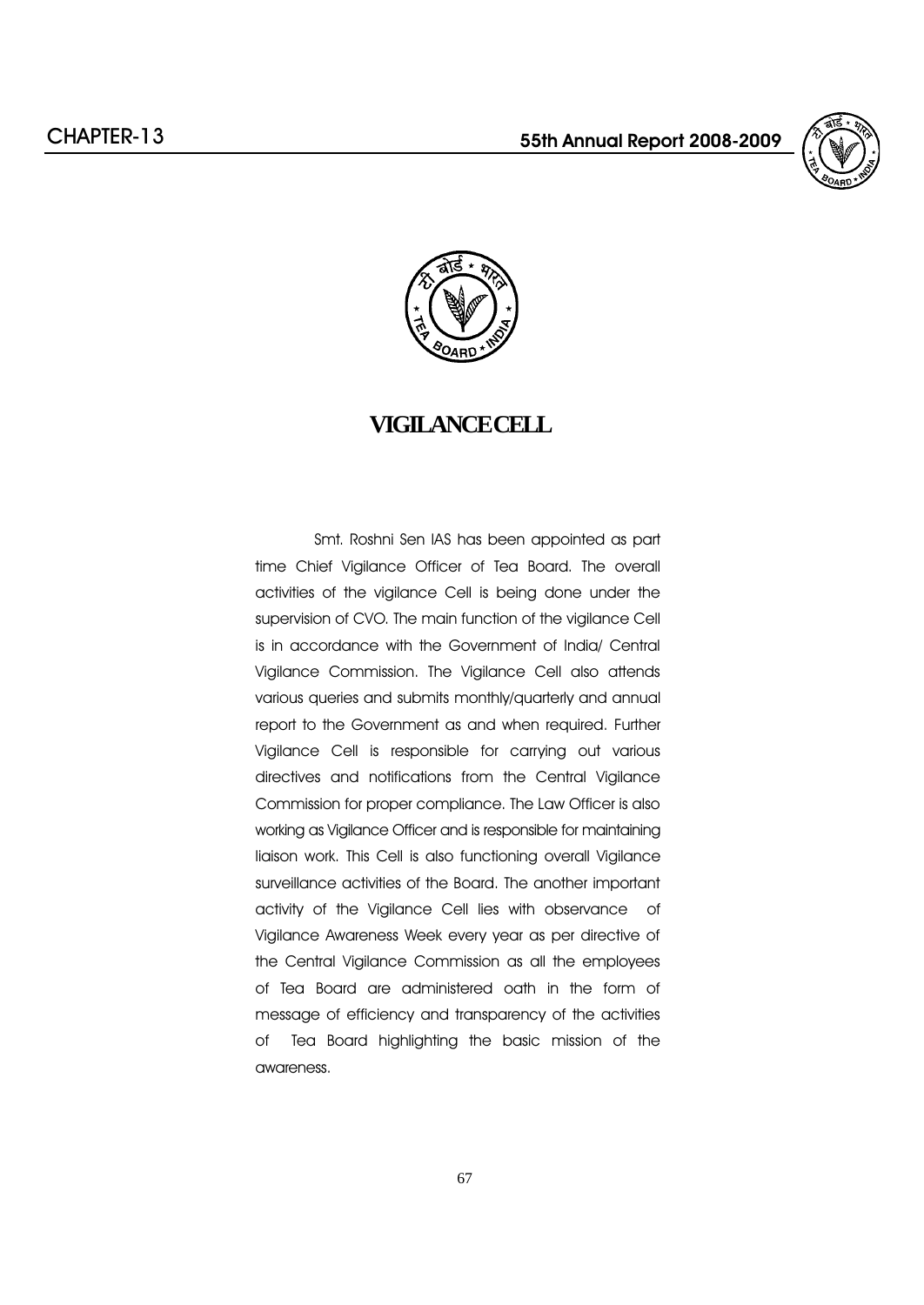



# **REPORT ON LEGAL CELL [RTI ACT,2005)**

 The Legal Cell of Tea Board was constituted and Law Officer being the overall in charge is responsible for supervising all legal matters pertaining to the court cases and various other legal matters. The Legal Cell of the Board is also responsible for performing the job relating to the disposal of applications under RTI Act, 2005 within a stipulated time. The various number of cases are being dealt under this act on the basis of acceptance of several representations and appeals from quarters. The queries from the Ministry of Commerce, Govt. of India regarding the implementation of this act are also being attended as and when required. The monthly/quarterly and annual return in respect of the RTI Act, 2005 is being attended periodically as per directive of the Ministry of Commerce, Government of India. The Legal Cell is also responsible for apprising the Board's Solicitors' M/S Fox & Mandal, Rajesh Khaitan & co. and M/S K & S Partners on all legal issues including court cases. Further Legal Cell is to apprise the outstation Legal Experts as per directive from the Ministry regarding Court cases.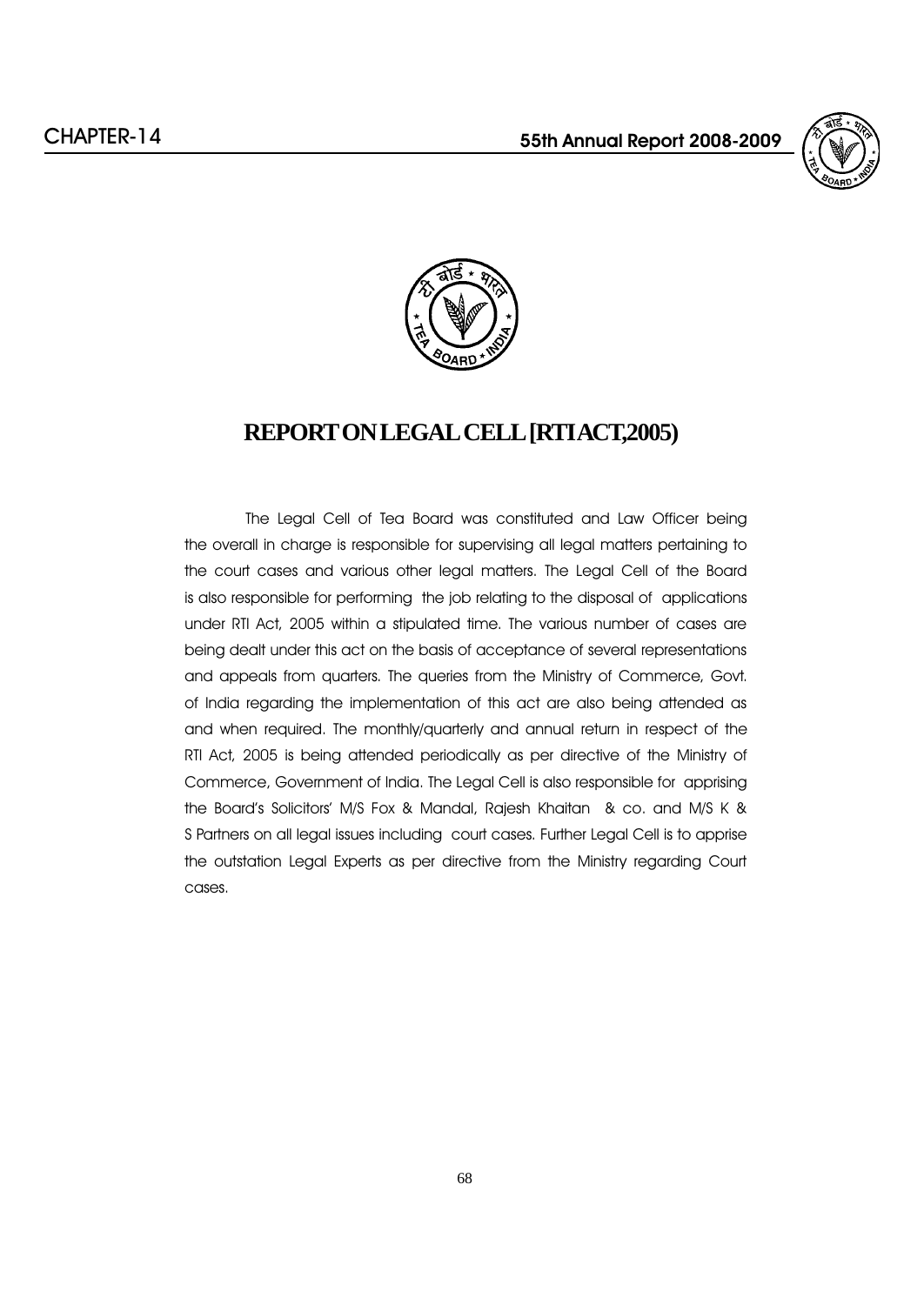

Annexure-I

# List of the Members for the Period from 26.08.2008 to 31.03.2011.

- 1. Shri Basudeb Baneriee, IAS, Chairman, Tea Board.
- 2. The Principal Secretary, Industries & Commerce Department, Govt. of Assam, Dispur, Guwahati - 6 E-mail : dirind@satyam.net.in
- 3. The Principal Secretary, Commerce & Industries Department, Govt. of West Bengal, Writers Buildings, Kolkata-70000. Tel : 033 22145487/ Fax 22144371 E-mail : seccomind@wb.gov.in
- 4. The Commissioner & Secretary, Department of Industries & Commerce, Govt. of Tripura, Agartala-799 001 Tel 0381 2325712 / 232558 E-mail : sudipkin@yahoo.com
- 5. Secretary to Govt., Small Industries Department, Govt. of Tamil Nadu, Chennai-600 009
- 6. The Principal Secretary, Deptt. of Agriculture, Govt. of Himachal Pradesh, Simla-171 002 Tele fax: 0177 2620105 E-mail : krishinidesh@yahoo.com
- 7. The Principal Secretary to Govt., Industries Investment Promotion Department, Govt. of Kerala, Thiruvananthapuram, Kerela-695 001 Tel : 0471 2327795/ Fax 0471 2233115 E-mail : secy@industry.kerala.gov.in
- 8. Shri N.C. Borkataky, Hon'ble Member of Parliament, (Lok Sabha), 158, South Avenue, New Delhi-110001 Ph. No. (011) 23795400/23795300 (ii) Shri N.C.Borkataky, H.No. 11,Rukmani Nagar, Dispur, Guwahati-781006 (Assam), Ph. No. (0361) 2261587
- 9. Shri Dawa Narbula, Hon'ble Member of Parliament, Lok Sabha 72, North Avenue, New Delhi - 1. Tel: (011) 23093556,23092089,23353631, (ii) Shri Dawa Narbula, 3B, Kutchery Road, Darjeeling, West Bengal. Phone: (0354) 2254239
- 10. (i) Shri Saman Pathak, Hon'ble Member of Parliament, Rajya Sabha, Suites 207, 523 V.P. House, Rafi Marg, New Delhi - 110 001 : Tel. (011) 23093580,23092027,
	- (ii) Shri Saman Pathak, M.P.( Rajya Sabha ) Purbanchal, P.O. Pradhannagar, Dist: Darjeeling PIN - 734 003. Tel: 0353 2518389 E-mail: saman.suraj@sansad.nic.in
- 11. Shri Aditya Khaitan,

Chairman, Indian Tea Association, "Royal Exchange", 6, N.S. Road, Kolkata-700 001. Phone: 033-2210-2472/2474 Fax : 033-2281-3997 E-mail: teaasso@rediffmail.com

12. The President, (Mr. D. P. Maheswari ) United Planters' Association of Southern India (UPASI), Glenview, Coonoor,Nilgiris-643101 F-0423-2232030Tel.0423-2230270 E-mail : upasi@sancharnet.in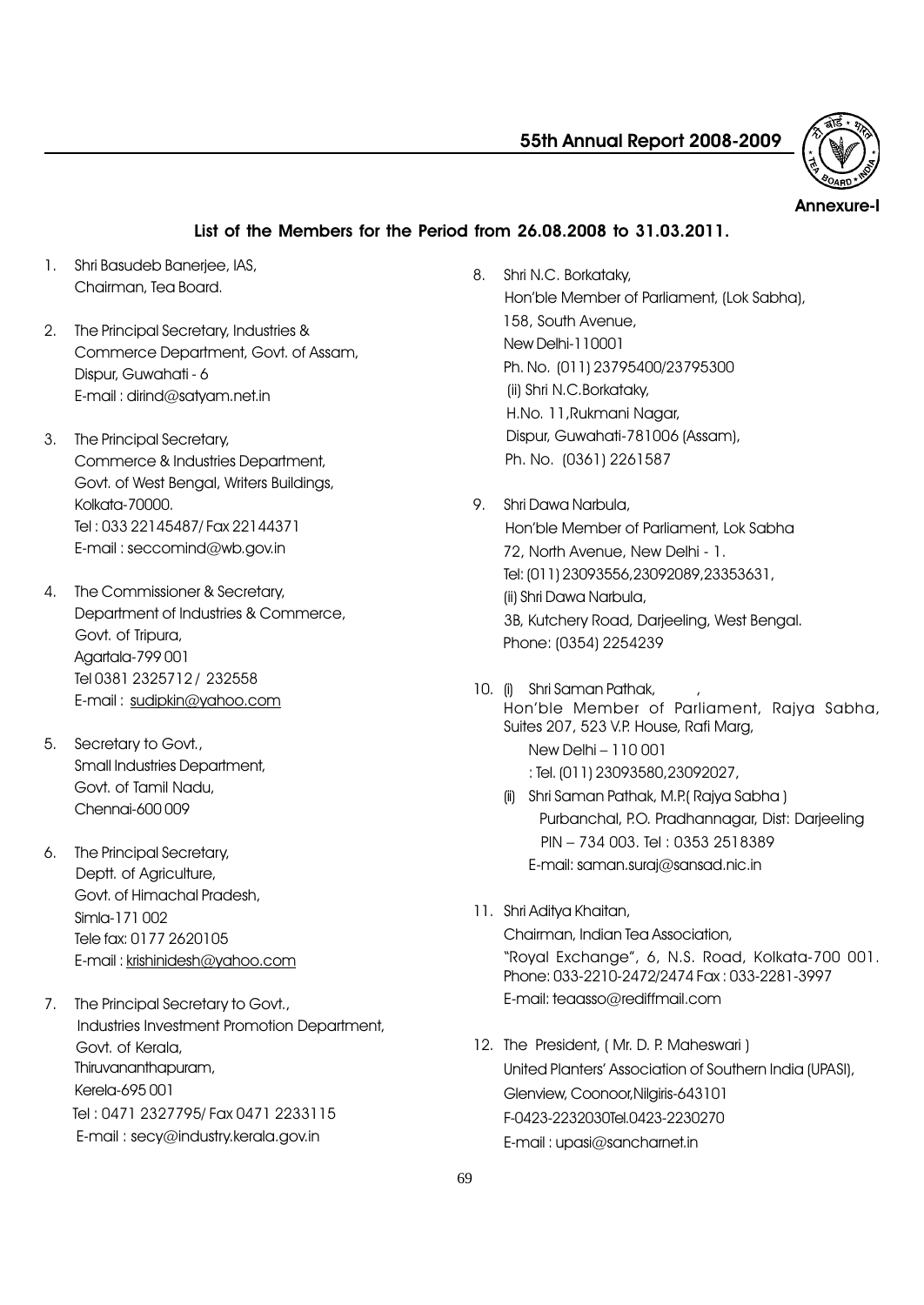

- 13. Shri Kapil Kapoor, 6A, Alipore Avenue, Kolkata-700027. Phone No. 2479-9727/7003 E-mail : kaykayorama@gmail.com
- 14. Shri J.L. Butail, Chairman, Kangra Tea Planters Asssociation, Kangra Valley Tea Estate, Gopalpur, Dist-Kangra,Himachal Pradesh, PIN-176059. Phone: 01894252231 E-mail : palampurtea@sancharnet.in
- 15. Vacant
- 16. Vacant
- 17. Vacant
- 18. Vacant
- 19. Shri Subrata Mukherjee President, Indian National Trade Union Congress (INTUC), West Bengal, 15/1A, Gariahat Road, Kolkata-700 019, Tel : 033-2440 6401, Fax : 033-2440 9218
- 20. Shri Shankar Malakar, President, Darjeeling Dist. Congress Committee, Member AICC, Babupara, Siliguri, Dist. Darjeeling, PIN-734001 Tel: (R )-(0353) 2468777, (o ) 2534141 / Fax: 2468999
- 21. Vacant
- 22. Vacant
- 23. Vacant
- 24. Shri Vijay Jagannath,

McLeod Russel India Limited, Four Manage Lane(Surendra Mohan Ghosh Sarani), 9<sup>th</sup> floor, Kolkata-700001. Tel (o) : 210-1221, 2343-5391, 2248-9434/35 (Extn. No. 395) (Fax) : 033-2248- 4690/2394 / (D) 033-5550-9094 E-mail: vijay\_jagannath@wmg.co.in

25. Shri Rajiv Krishan Puri

C/o. Parcon (India) Pvt. Ltd., Pratap Market, 2<sup>nd</sup> Mile, Sevoke Road, Siliguri-734401, Darjeeling, W.Bengal. Tel : [ M ] : 94340-46964 / Fax : [ O ] : (033)-2290-2509 E-mail :rkpuri@parcon-india.com

- 26. Shri Karan Pal, Chairman, Apeejay Surendra Group, Apeejay House, 15, Park Street, Kolkata - 700016.
- 27. Vacant
- 28. Shri Nivedith Thomas A. No.11, Milton Street, Cooke Town, Bangalore  $-560005$ .
- 29. Ms. Bobbeeta Sharma, Sangeeta Advertising, Anuradha Complex, Bamuni Maidan, Guwahati-781021, Assam. Ph: 0361-2651154/2550292, Fax: 0361-2550989 Residence : Monoram, Bamunimaidan., Guwahati-781021, Assam. Ph: 0361-2552596/2550250 E-mail: bsharma2@yahoo.com
- 30. Smt. Deepa Dasmushi, Memebr of Legislative Assembly, 6A, Rani Bhavani Road, Kolkata - 700026.
- 31. Vacant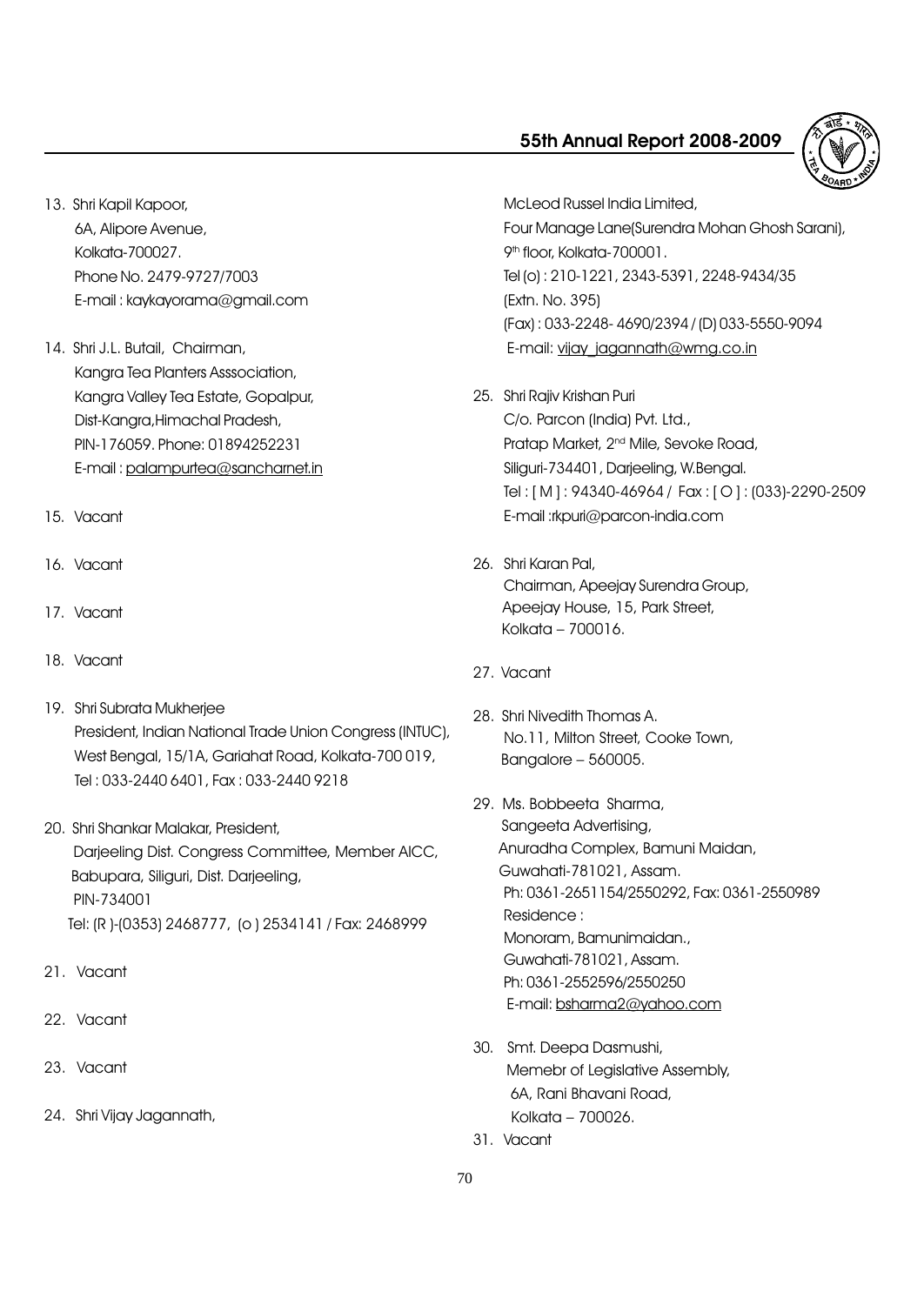

# Permanent Special Invitee of the Board : 2008-2011

- 1. Representative of Ministry of Commerce & Industry Govt. of India, New Delhi E-mail : moc\_planta@nic.in
- 2. Chairman Darjeeling Tea Association Kolkata, West Bengal E-mail : darjeeling.tea.association@gmail.com
- 3. Chairman

UPASI-Tea Committee, Coonoor Nilgiris, Tamil Nadu F-0423-2232030 Tel.0423-2230270 E-mail : upasi@sancharnet.com

4. The President

Confederation of Indian Small Tea Growers' Association [CISTA], "MAINAK BHAWAN", 6<sup>th</sup> Lane, Ganapatti, Dist.-Sibsagar,

PIN-785 640, ASSAM. Phone : 9435487677 E-mail : satyajit.bardoloi,aslcol@yehoo.co.in

- 5. President Tea Association of India 4, India Exchange Place, Kolkata-1, West Bengal F-033-22434301 T-033-2102474/75, 22304775 E-mail : ita@indiatea.org
- 6. The Chairman & Managing Director North Eastern Development Finance Corporation Limited [ NEDFI ], Basundhara Enclave, B.K. Kakati Road, Ulubari, Guwahati-781 007, ASSAM. E-mail : mail@nedfi.com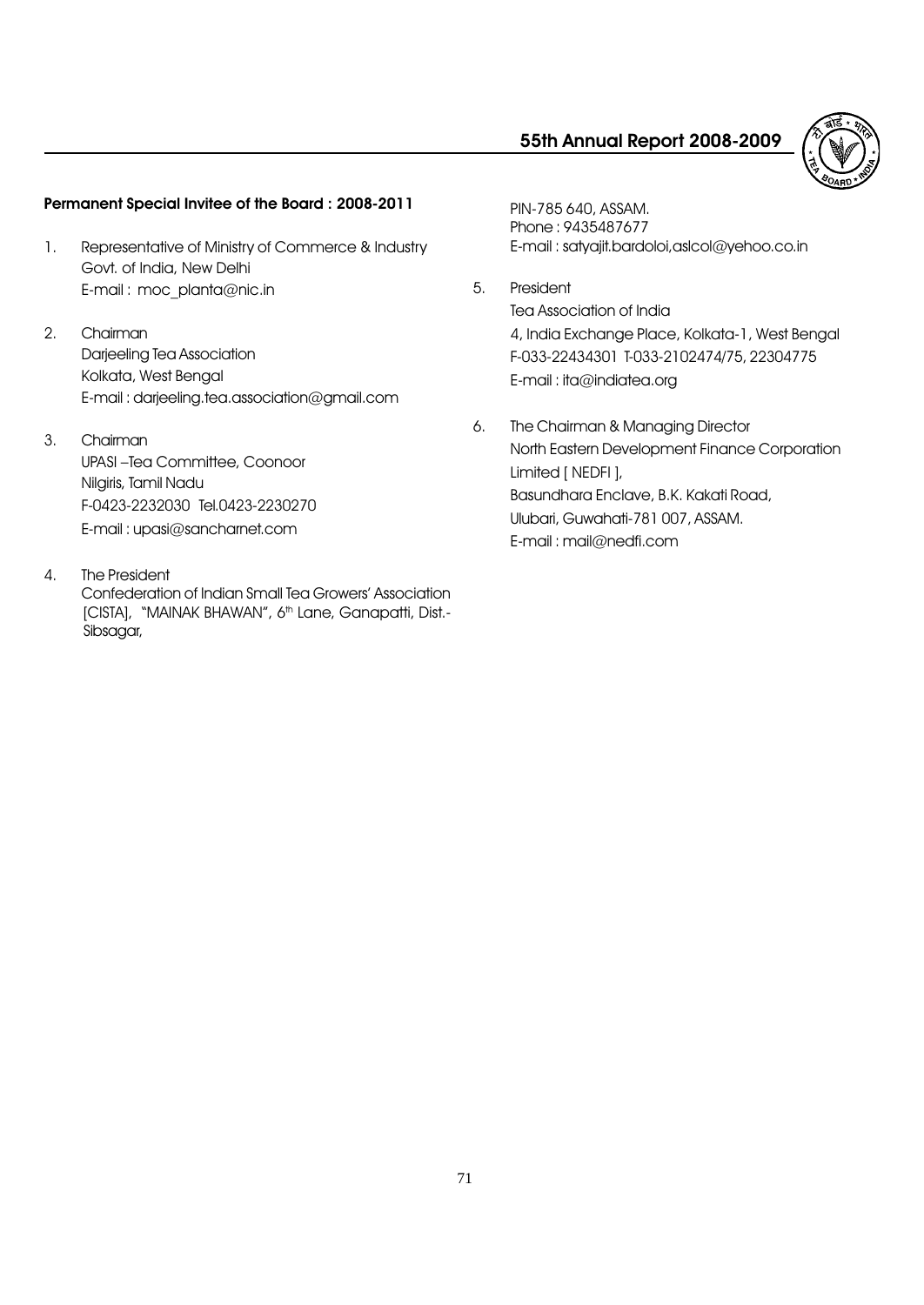

### **Annexure-II**

### Composition of the Standing Committees for the year 2008-2011 (upto 31-3-2011).

- I. Executive Committee
- 1. Chairman, Tea Board (Ex-Officio Chairman of the Committee).
- 2. Vice-Chairman, Tea Board (Ex-Officio, Member of the Committee).
- 3. Shri Saman Pathak, Member of Parliament, Rajya Sabha, New Delhi.
- 4. Shri J. L. Butail,
	- Simla, Himachal Pradesh.
- 5. Shri Kapil, Kapoor, 6A, Alipore Avenue, Kolkata-700027.
- 6. Shri R.K. Puri, Parcon (India) Pvt. Ltd., Siliguri.
- 7. Vacant
- 8. Vacant
- 9. Vacant

(One Meeting was held on 08-11-2008 during 2008-09, due to late constitution of the Board)

- II. Tea Promotion Committee
- 1. Chairman, Tea Board (Ex-Officio Chairman of the Committee).
- 2. Shri Saman Pathak, Member of Parliament, Lok Sabha, New Delhi.
- 3. Ms. Bobbeeta Sharma, Sangeeta Advertising, Bamuni Maidan, Guwahati
- 4. Shri Vijay Jagannath, McLeod Russel (India) Limited, Kolkata.
- 5. Shri Aditya Khaitan, Chairman, Indian Tea Association, Kolkata
- 6. Shri Kapil Kapoor, 6A, Alipore Avenue, Kolkata-700027.
- 7. Shri R.K. Puri, Parcon (India) Pvt. Ltd., Siliguri.

(One Meeting was held on 08-11-2008 during 2008-09, due to late constitution of the Board)

- III. Labour Welfare Committee
- 1. Chairman, Tea Board (Ex-Officio Chairman of the Committee).
- 2. President, UPASI, Coonoor (Shri D.P. Maheswari) 3. Shri N.C.Borkataky, MP (Lok Sabha), New Delhi
- 4. Shri Subrata Mukherjee, President, INTUC, West Bengal Circle
- 5. Shri Shankar Malakar President, Darjeeling Dist. **Congress** Committee & Member, AICC, Babupara, Siliguri 734001.
- 6. Vacant
- 7. Vacant
- 8. Vacant
- 9. Vacant

(One Meeting was held on 08-11-2008 during 2008-09, due to late constitution of the Board)

- IV. Development Committee
- 1. Chairman, Tea Board (Ex-Officio Chairman of the Committee).
- 2. Shri Dawa Narbula, Member of Parliament, Rajya Sabha, New Delhi. 3. Chairman,
- Indian Tea Association, Kolkata.
- 4. Shri J. L. Butail, Kangra Valley Small Tea Growers' Association,
	- Kangra, Himachal Pradesh
- 5. Shri Vijay Jagannath,, M/s Mcleod Russels (I) Ltd., Kolkata.
- 6. President, UPASI, Coonoor
- 7. Vacant

(One Meeting was held on 08-11-2008 during 2008-09, due to late constitution of the Board)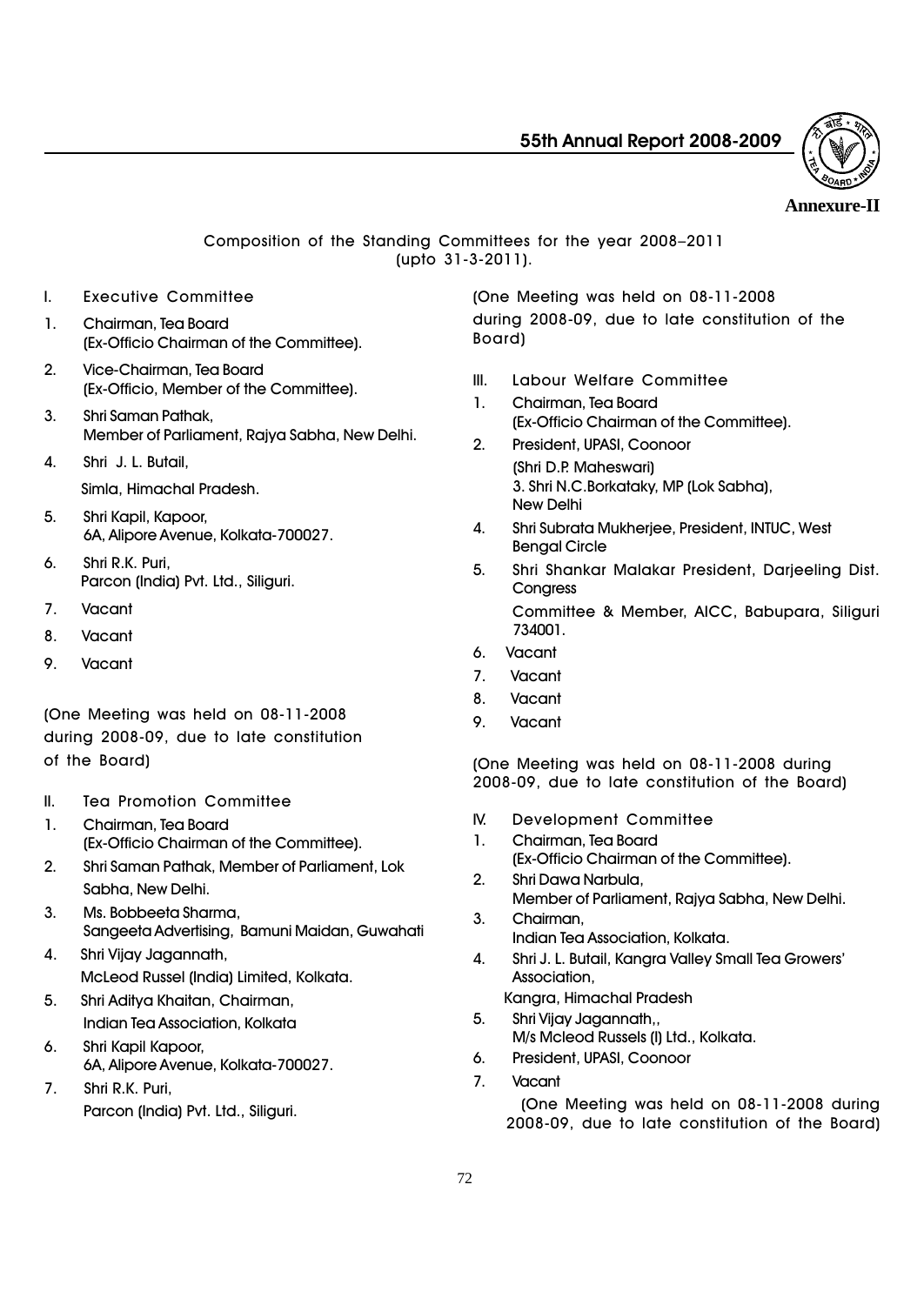

Annexure-III

Addresses of Tea Board Offices in India and Abroad :

OFFICES IN INDIA **KOLKATA** Tea Board 14, BTM Sarani, Kolkata - 700 001. Tel. :2235-1411(11 Lines) [STD Code: 033] Fax No. +91 33 22215715 E-mail: secytboard@vsnl.net secyteaboard@rediffmail.com Website :www.teaboard.gov.in

#### DELHI

Tea Board 13/2 Jam Nagar House, Sajahan Road, New Delhi - 110 011<br>Tel. : 011 Tel. : 011-23074179, 23625930-F 09811100236, 23543513-R E-mail : asitkala50@indiatimes.com

#### MUMBAI

Tea Board Resham Bhavan, 78, Veer Nariman Road, Mumbai - 400 020. Tel.: 022-22041699 Fax: 022-22041699 G.H. (Tel): 2367 5401 E-mail : mumtea@vsnl.net

#### **CHENNAI**

Tea Board 139, Eldams Road, Teynampet(2<sup>nd</sup> floor), Chennai - 600018. Telefax : 044-24341650 TEL : 044-24342754 E-mail : teaboardchennai@sancharnet.in

#### KOCHI

Tea Board Indira Gandhi Road, Willingdon Island, Cochin - 682 003, Kerala. Tel. :0484-2666523/2340481 Fax :0484-2666648 E-mail : teaboardkochi@sancharnet.in AGARTALA Assistant Director of Tea Development, Akhaura Road, Fire Brigade, Sidurkarta, Chowmuhani Agartala - 799 001, Tripura (West) Tel. : 0381-23241

COONOOR Executive Director, Tea Board, Shelwood Coonoor Club Road, Post Box No. 6, Coonoor - 643 101, Nilgiri, South India Tel. : 0423-2231638/2230316\*[D] Fax : 0423-2232332, 2231484-Res. E-mail : teaboardcoonoor@rediffmail.com

KOTTAYAM The Asstt. Director of Tea Development, Tea Board, Regional Office, College Road, Kottayam - 686 001, Kerala. Tel.: 0481-2567391 Fax: 0481-2567391 E-mail : teaboard.kottayam@gmail.com

SILIGURI Dy. Director of Tea Development (Plantation), Sayed Bhagat Singh Commercial Complex, ( $3<sup>rd</sup>$  floor), 2<sup>nd</sup> Mile, Sevoke Road, Siliguri-743 001, West Bengal Tel/Fax : 0353-2544778 E-mail: amal.roychowdhury@gmail.com

JORHAT Dy. Director of Tea Development (Plantation), Tea Board, Tea Research Association Complex, Cinnamara, Jorhat-785001, Assam E-mail: dip\_hald@yahoo.co.in

GUWAHATI Executive Director, North Eastern Zonal Office Housefed Complex, 5<sup>th</sup> floor, Central Block, Beltola-Basistha Road,. : Dispur, Guwahati-781006 TEL: 0361-2234251/2234257/2234258 Fax: 0361-2234251 E-mail : teaboardghy@hotmail.com

**TEZPUR** Asstt. Director of Tea Development, Tea Board, Regional Office, Mission Charali, Opp. Trade & Industry Building, P.O. Dekargaon, Tezpur-784 501, Dist. Sonitpur, Assam. Tel : 03712-255664 E-mail : teaboardtezpur@yahoo.com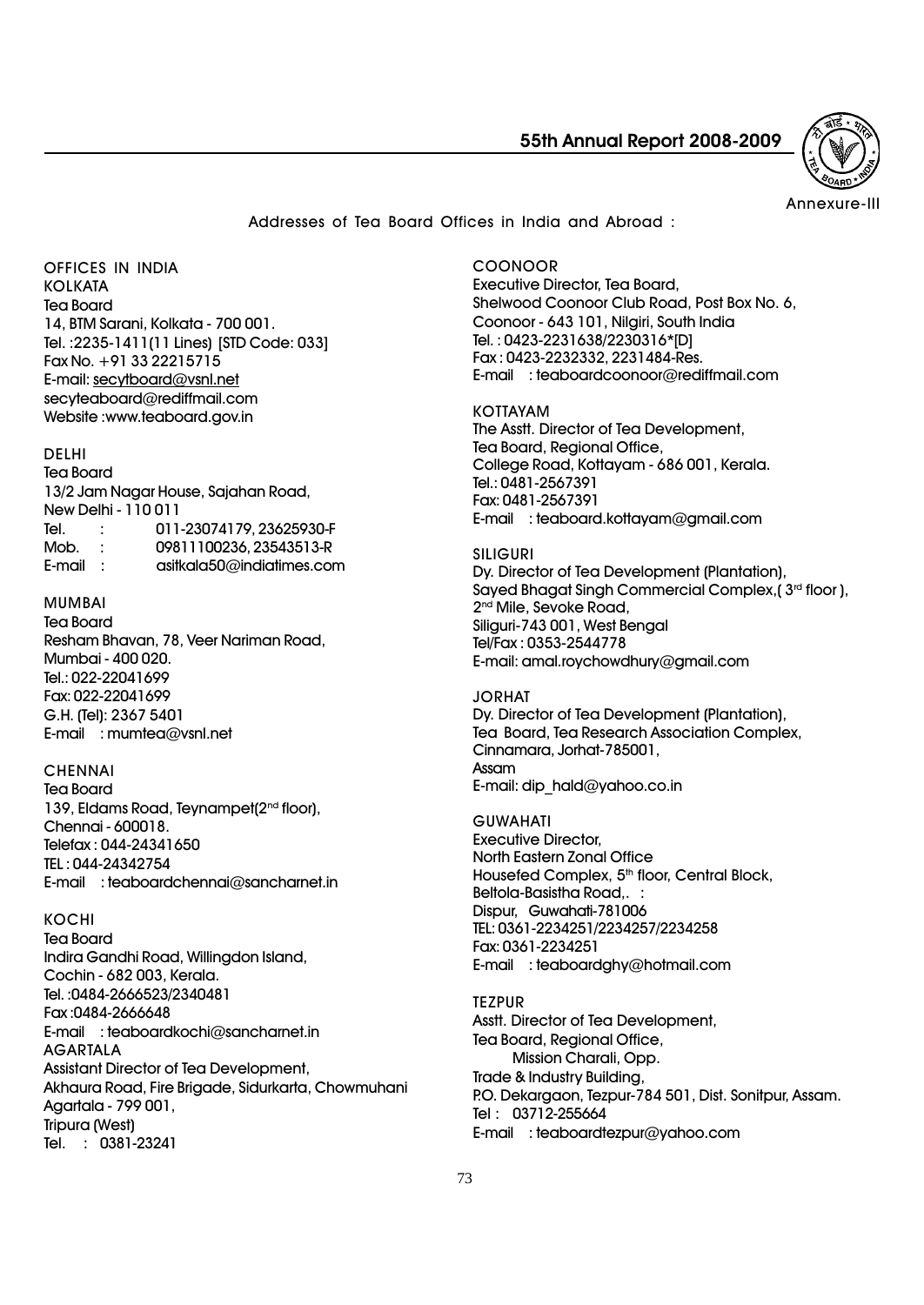

**SILCHAR** 

Tea Board, Regional Office, Club Road, Silchar - 788 001, Dist. : Cachar, Assam. Tel. : 03842-232518 E-mail : silcharteaboard@rediffmail.com

#### PALAMPUR

Assistant Development Officer, Tea Board, Regional Office, Mission Road, Palampur - 176 061 Kangra, Himachal Pradesh. Tel : 01894-230524 Fax : 01894-231748 E-mail : pchhetri007@yahoo.com

#### DARJEELING (DTR & D.C.) Project Manager, Tea Board, A. K. Mukherjee Road, Kurseong - 734 203, Darjeeling. Tel.: 0354-230287 Fax & Tel.-0354-230218.

#### JALPAIGURI

The Asstt. Director of Tea Development, Tea Board, Regional Office, "Ruby Cottage", Shibajee Road, Hakimpara, P.O. & Dist.-Jalpaiguri, PIN - 735 101. Telefax : 03561-225146

#### DIBRUGARH

The Asstt. Director of Tea Development, Tea Board, Regional Office, West Chowkidingee, T.R. Phukan Road, Dibrugarh - 788 001, Assam. Telefax : 0373-2322932

#### OFFICES ABROAD

UNITED KINGDOM

Mr.Ali Raza Rizvi, IAS, D.T.P. ea Board of India, India House, Aldwych, London - WC2B 4NA. Tel. : 0044207-2402394 Fax : 00 44207-2402533 Res. : 01372476967 Mobile : 00447788420995 Residence : 4, Carrick Gate, Esher, Surrey KT10 9 NE, U.K.: E-mail : teabordlon@aol.com

#### DUBAI

Sri Manish Shanker Sharma, I.P.S., D.T.P., Tea Board of India P.O. Box No. 2415, Flat No. 5, Al Abbas Buildings, Bank Street, Bur Dubai, Dubai UAE. Tel. : 009714 3522612/3522613 Fax : 00 9714 3522615 Mobile : 0097154575283, 513275 E-mail : teaboard@emirates.net.ae

#### MOSCOW

Dr. P. Shakil Ahammed, IAS, D.T.P. Tea Board of India C/o Embassy of India, 4, Vorontsovo Polye, Russian Federation, Moscow. Tel : 007095-9171657<br>Fax : 007095-9163724  $\cdot$  007095-9163724 Res. : 007095-2543743 E-mail : teaboard@com2com.ru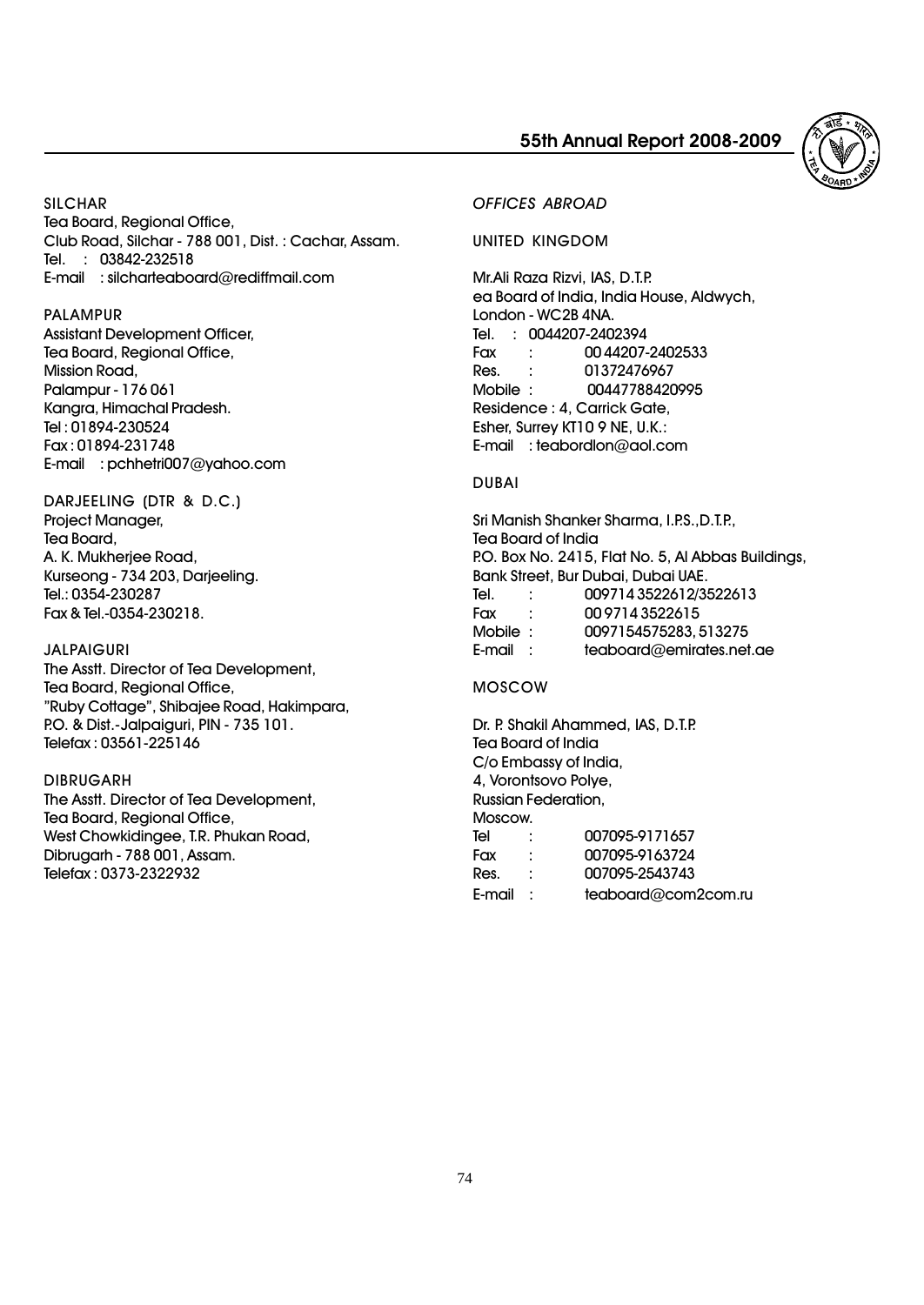

Annexure-IV

### Expenditure statement under Research Schemes during 2008-2009

### A. 11<sup>th</sup> Plan Schemes

(Figures in rupees)

| SL. NO. | <b>GRANT-IN-AID/SCHEMES</b>                                            | <b>EXPENDITURE</b> |
|---------|------------------------------------------------------------------------|--------------------|
| 1.      | Grant-in-aid to TRA                                                    | 430,63,000.00      |
| 2.      | Grant-in-aid to UPASI-TRF                                              | 87,86,000.00       |
| 3.      | <b>Grant to TRA</b>                                                    | 351,01,000.00      |
| 4.      | Research Grant to UPASI-TRF                                            | 194,00,000.00      |
| 5.      | Research Grant to Centre for Development of Advanced Computing (C-DAC) | 30,00,000.00       |
| 6.      | Research Grant to IIT-Kharagpur                                        | 100,00,000.00      |
| 7.      | DTR & DC Schemes                                                       | 34,00,000.00       |
| 8.      | DTR & DC Upgradation (Regular Fund)                                    | 66,50,760.00       |
| 9.      | Grant-in-aid to Assam Agricultural University (AAU)                    | 2,00,000.00        |
| 10.     | Grant-in-aid to Himachal Pradesh Krishi Viswa Vidyalaya (HPKV)         | 3,50,000.00        |
| 11.     | <b>Seminar and Conference</b>                                          | 5,50,000.00        |
| 12.     | <b>Salary Component</b>                                                | 130,00,000.00      |
|         | TOTAL (A)                                                              | 14,35,00,760.00    |

# B. STATEMENT OF EXPENDITURE UNDER SPECIAL GRANT AED FUND FOR THE YEAR 2008-2009

(Figure in rupees)

(Figure in rupees)

| SL. NO. | AED Fund                | <b>AMOUNT</b> |
|---------|-------------------------|---------------|
| . .     | Grant paid to TRA       | 272,45,000.00 |
| 2.      | Grant paid to UPASI-TRF | 55,59,000.00  |
|         | <b>TOTAL (B)</b>        | 328,04,000.00 |

### C. SPECIAL RESEARCH GRANT

SL. NO. SPECIAL RESEARCH GRANT AND AMOUNT AMOUNT 1. TRA Centenary Grant 495,00,000.00 TOTAL (C) 495,00,000.00

GRAND TOTAL  $(A+B+C)$  = Rs. 22,58,05,112.00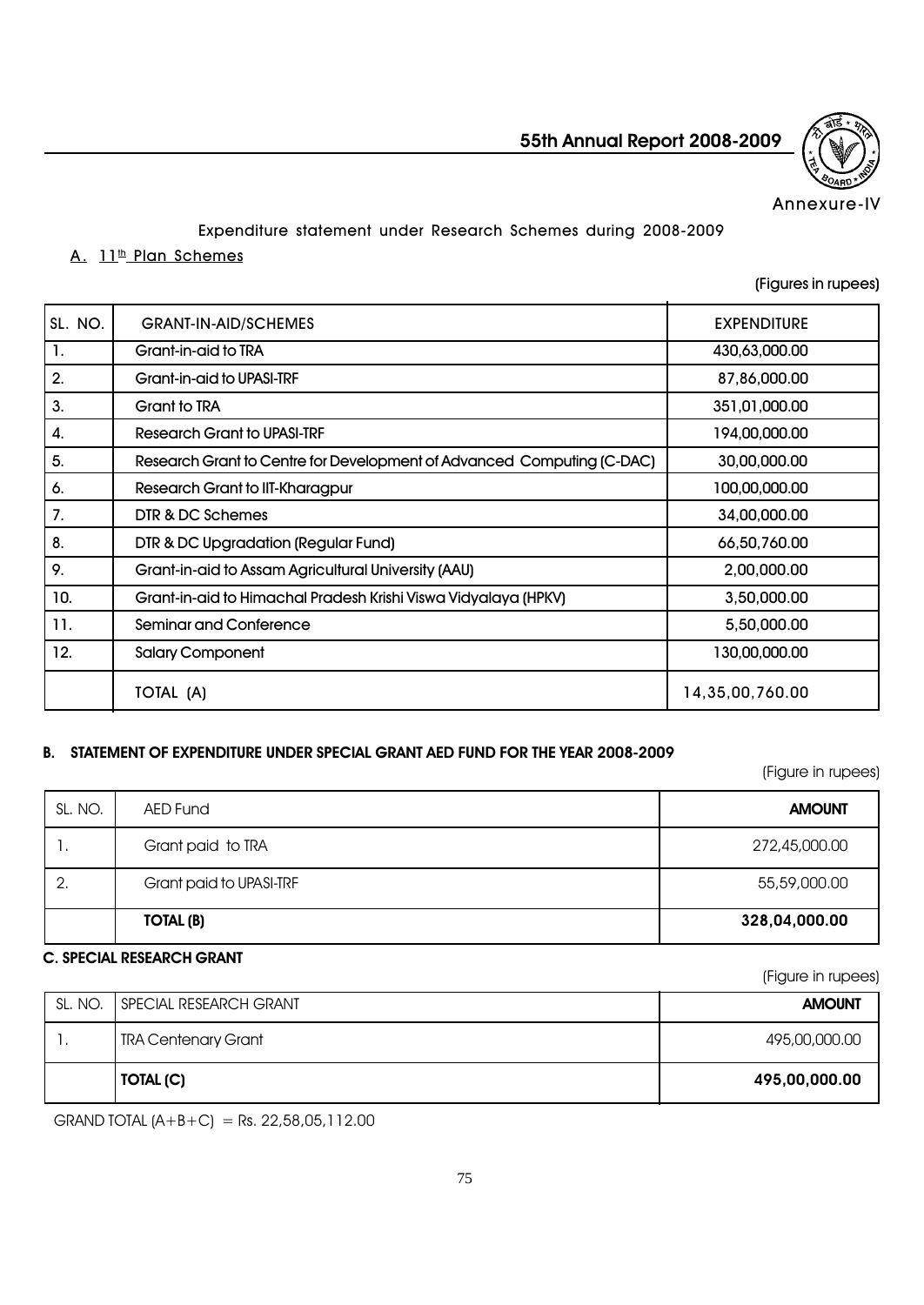

# Annexure-V

| SI.No. | Description                                                                                                                                                                | North India   | South India. | All India     |
|--------|----------------------------------------------------------------------------------------------------------------------------------------------------------------------------|---------------|--------------|---------------|
|        |                                                                                                                                                                            | Rs            | <b>Rs</b>    | Rs            |
| 1.     | Educational Stipend & Nehru Award                                                                                                                                          | $8,35,111/$ - | 59,40,939/-  | 67,76,050/-   |
| 2.     | S.B. Dey Sanatorium, Kurseong                                                                                                                                              | 6,667         |              | 6,667         |
| 3.     | <b>Bharat Scouts &amp; Guides</b>                                                                                                                                          | 1,67,325/-    | 72,000/-     | 2,39,325/-    |
| 4.     | <b>Family Welfare Educational</b><br>Programme of IPARW, Jalpaiguri                                                                                                        | 1,75,000/-    |              | 1,75,000/-    |
| 5.     | Special Medical treatment                                                                                                                                                  |               | 31,000/-     | 31,000/-      |
| 6.     | Bharat Sevashram Sangha,<br>Agartala, Tripura                                                                                                                              | 3,49,484/-    |              | 3,49,484      |
| 7.     | Griffith H.S. School, Darjeeling,<br>West Bengal                                                                                                                           | $9,00,000/-$  |              | $9,00,000/-$  |
| 8.     | Chatia College, Sootea,<br>Sonitpur, Assam                                                                                                                                 | 5,71,760/-    |              | 5,71,760/-    |
| 9.     | Golaghat Commerce College,<br>Golaghat, Assam                                                                                                                              | 2,00,000/-    |              | 2,00,000/-    |
| 10.    | Hemoprova Borbora Girls' College,<br>Golaghat, Assam.                                                                                                                      | 2,00,000/-    |              | 2,00,000/-    |
| 11.    | Tyagbir Hembaruah College,<br>Sonitpur, Assam                                                                                                                              | 4,00,000/-    |              | 4,00,000/-    |
| 12.    | Special payment to workers of<br>closed tea gardens for education<br>of their wards and for financial<br>assistance to disabled persons<br>dependant on tea garden workers | 1,34,50,041/- | 30,17,000/-  | 1,64,67,041/- |
|        | <b>TOTAL</b>                                                                                                                                                               | 1,72,55,388/- | 90,60,939/-  | 2,63,16,327/- |

### SCHEMEWISE DISBURSEMENT SEPARATE POOL UNDER THE BOARD'S LABOUR WELFARE ACTIVITIES DURING THE YEAR 2008-2009.